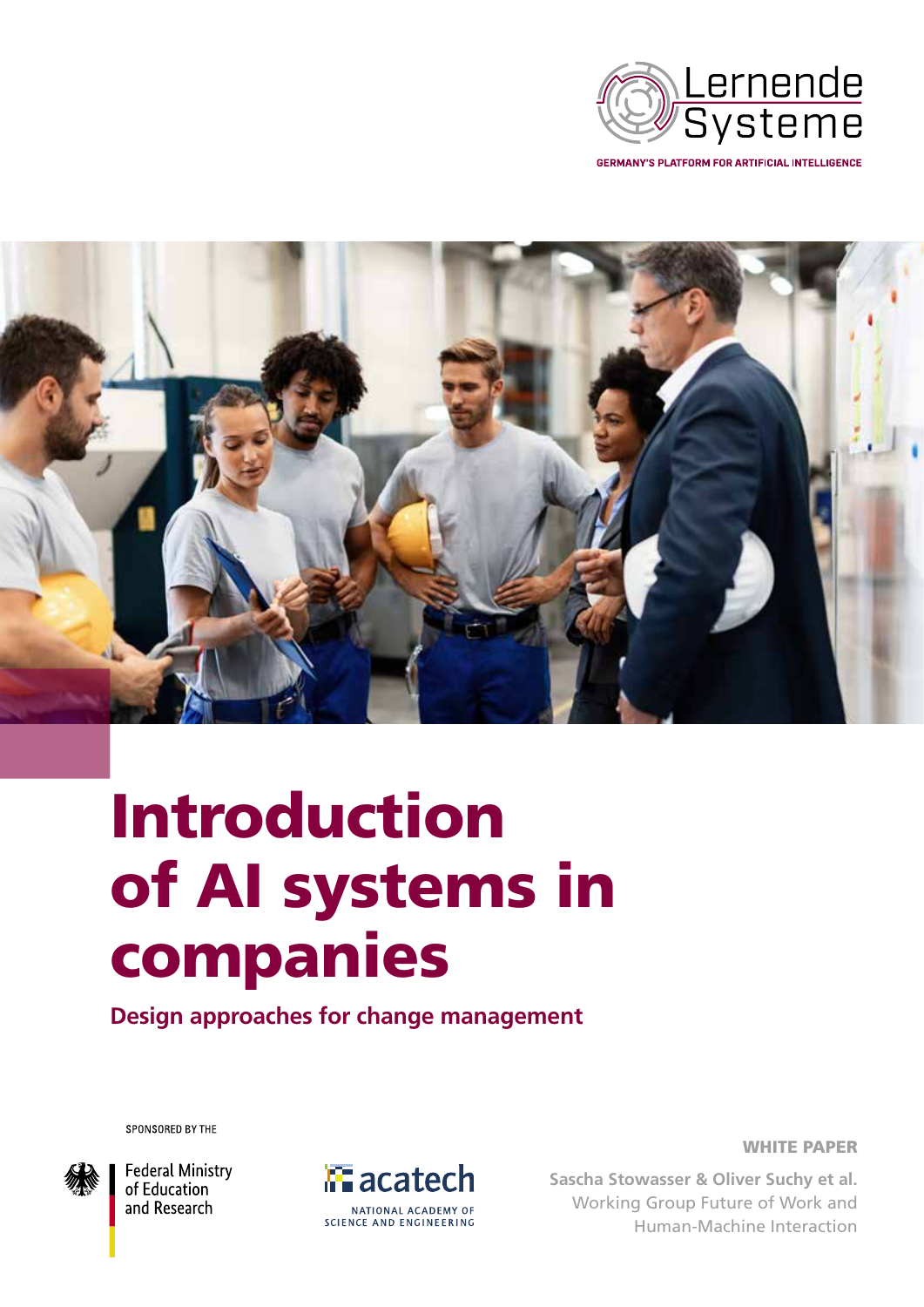## **Content**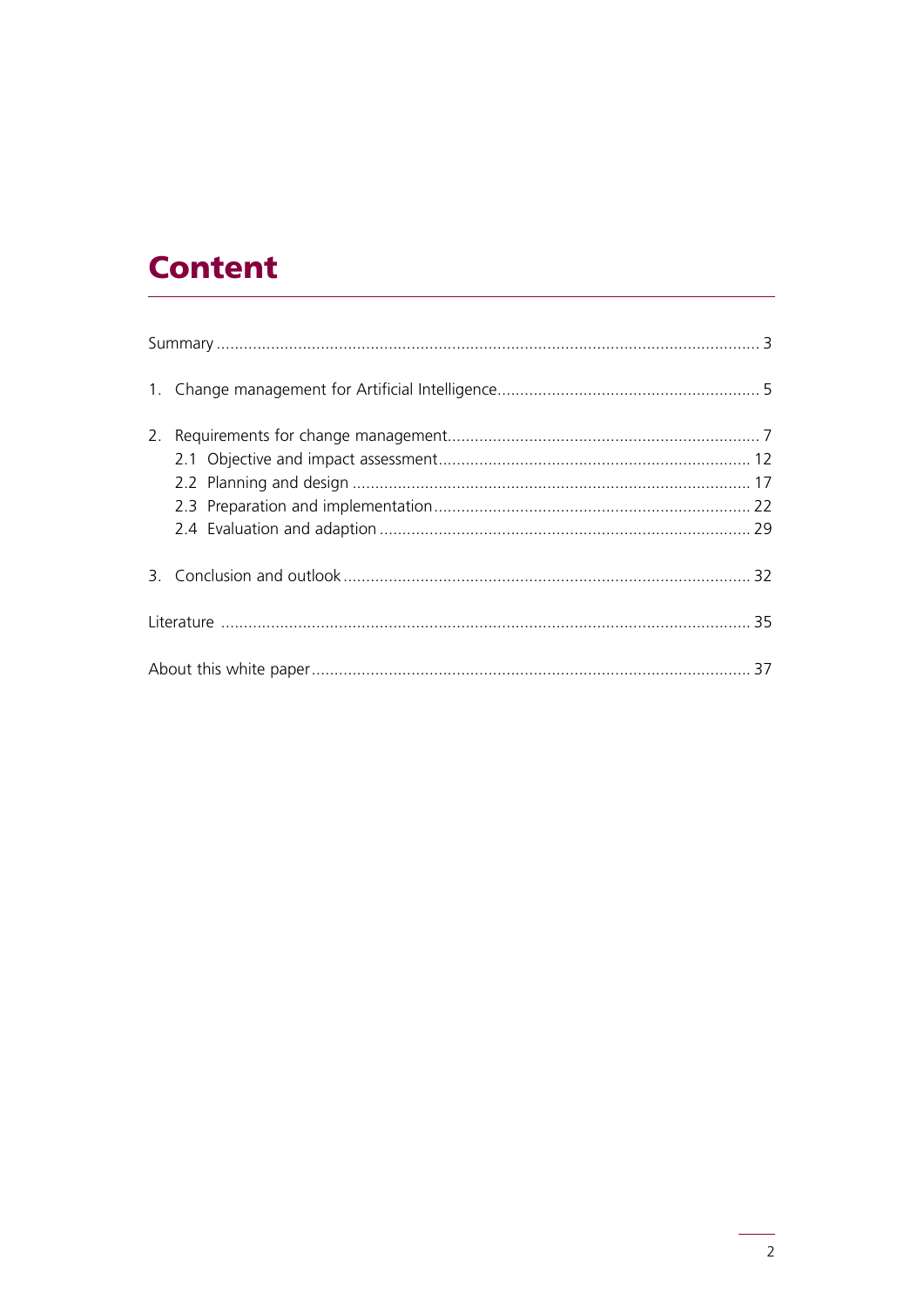### <span id="page-2-0"></span>Summary

The introduction of Artificial Intelligence (AI) in companies offers opportunities and potential both for employees, for example in the form of relief through AI systems, and for companies, for example in the form of improvements in work processes or the implementation of new business models. At the same time, the challenges in the use of AI systems must – and can – be tackled and possible negative accompanying implications dealt with. The change in the companies can only be mastered together. All in all, it is a matter of shaping a new relationship between people and technology, in which people and AI systems work together productively and the respective strengths are emphasized.

Change management is a decisive factor for the successful introduction of AI systems as well as for the human-centred design of AI deployment in companies. Good change management promotes the acceptance of AI systems among employees, so that the potential of new technologies can be used jointly for all those involved, further innovation steps can be facilitated and both employees and their representatives can be made the shapers of technological change.

The participation of employees and their representatives makes a significant contribution to the best possible use of AI systems and the interface between human and machine – especially in terms of efficient, productive work organization that promotes health and learning. Early and process-oriented participation of employees and co-determination representatives is therefore an important component for the human-centred design and acceptance of AI systems in companies.

The introduction of Artificial Intelligence has some special features which also have an impact on change management as well as on the participation of employees including the processes of co-determination in the company. With this white paper, the authors of the working group Future of Work and Human-Machine Interaction pursue the goal of sensitizing for the requirements of change management in Artificial Intelligence and to give orientation for the practical implementation of the introduction of AI systems in the different phases of the change process:

**Phase 1 – Objective and impact assessment:** In the change processes for the introduction of AI systems, the objective and purpose of the applications should be defined from the outset with the employees and their representatives and information on how the AI system works should be provided. On this basis, the potential of the AI systems and the possible consequences for the company, the organization and the employees can then be assessed. A decisive factor for the success of a change process is the involvement of the employees and the mobilization for the use of new technologies (chapter 2.1).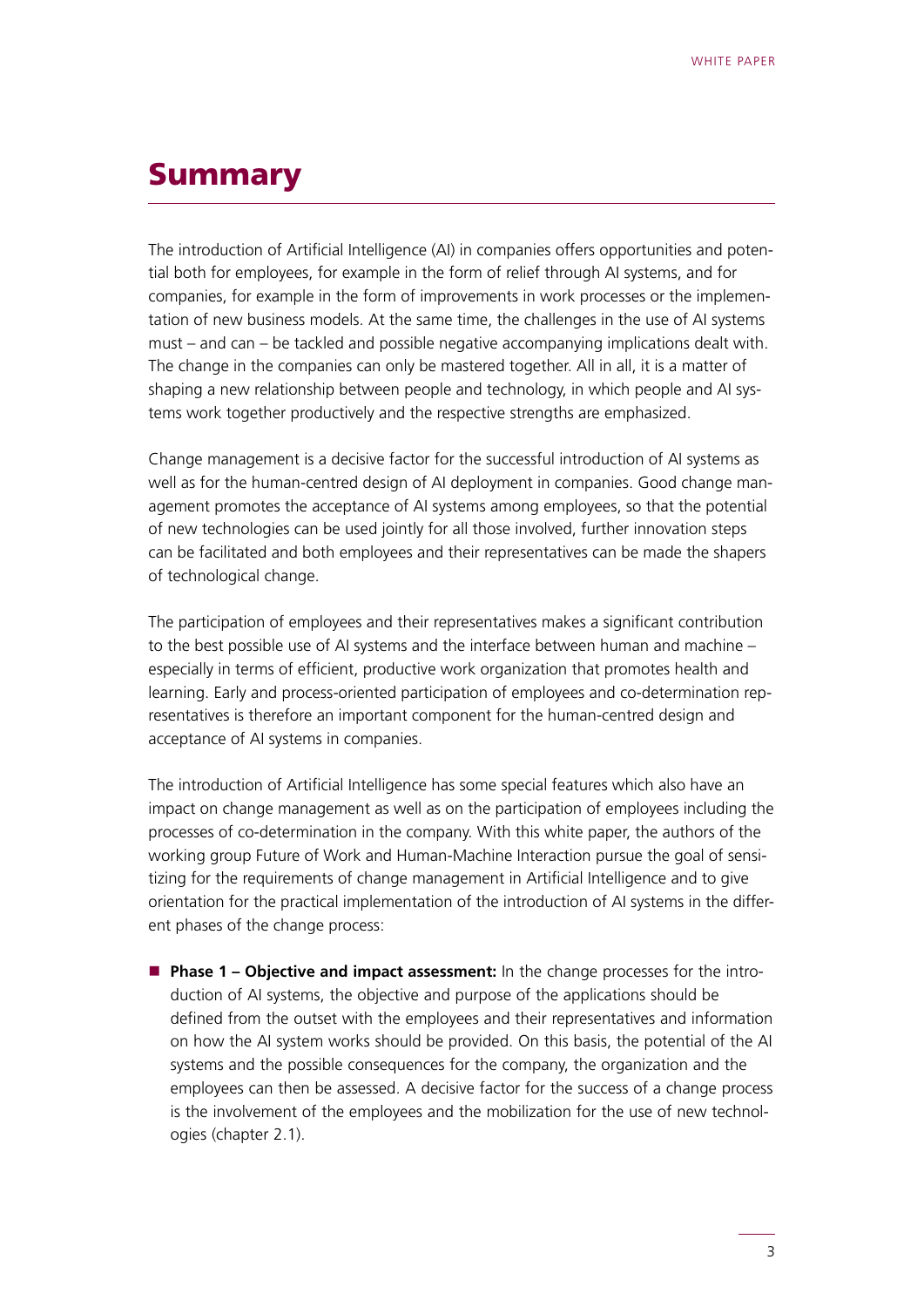- **Phase 2 Planning and design:** In a second step, the design of the AI systems themselves is the focus. This is primarily concerned with the design of the interface between human and AI system along criteria for the human-centred and productive implementation of human-machine interaction in the working environment. Of particular importance here are questions of transparency and explainability, of the processing and use of data and of analysis possibilities offered by AI systems (including employee analysis), as well as the creation of stress profiles and the consideration of employment development (chapter 2.2).
- **Phase 3 Preparation and implementation:** The AI systems must also be integrated in an appropriate way into existing or new work processes and possibly changed organizational structures. This means preparing employees for new tasks at an early stage and initiating the necessary qualification measures. It is also important to design new task and activity profiles for employees and to adapt the work organization to a changed relationship between human and machine. A helpful instrument in the introduction of AI systems are pilot projects and experimental phases, in which experience can be gathered before a comprehensive introduction and possible need for adaptation regarding AI systems, qualification requirements or work organization can be determined (chapter 2.3).
- **Phase 4 Evaluation and adaption:** After the introduction of the AI systems, there should be a continuous review and evaluation of the AI deployment to ensure possible adaptions with regard to the design of the applications, the organization of work or the further qualification of the staff. In addition, the regular evaluation of AI deployment allows the experience of the employees to be used and further innovation processes – both with regard to the further improvement of (work) processes and with regard to new products and business models – to be initiated together with the employees as designers of change (chapter 2.4).

These practice-oriented requirements are aimed at all stakeholders involved in change processes and are intended to provide orientation for the successful introduction of AI systems in companies. In addition, these requirements should also inspire the further development of existing regulations – for example in legislation, social partnership or standardization – and thus enable an employment-oriented, flexible, self-determined and autonomous work with AI systems and promote the acceptance of AI systems.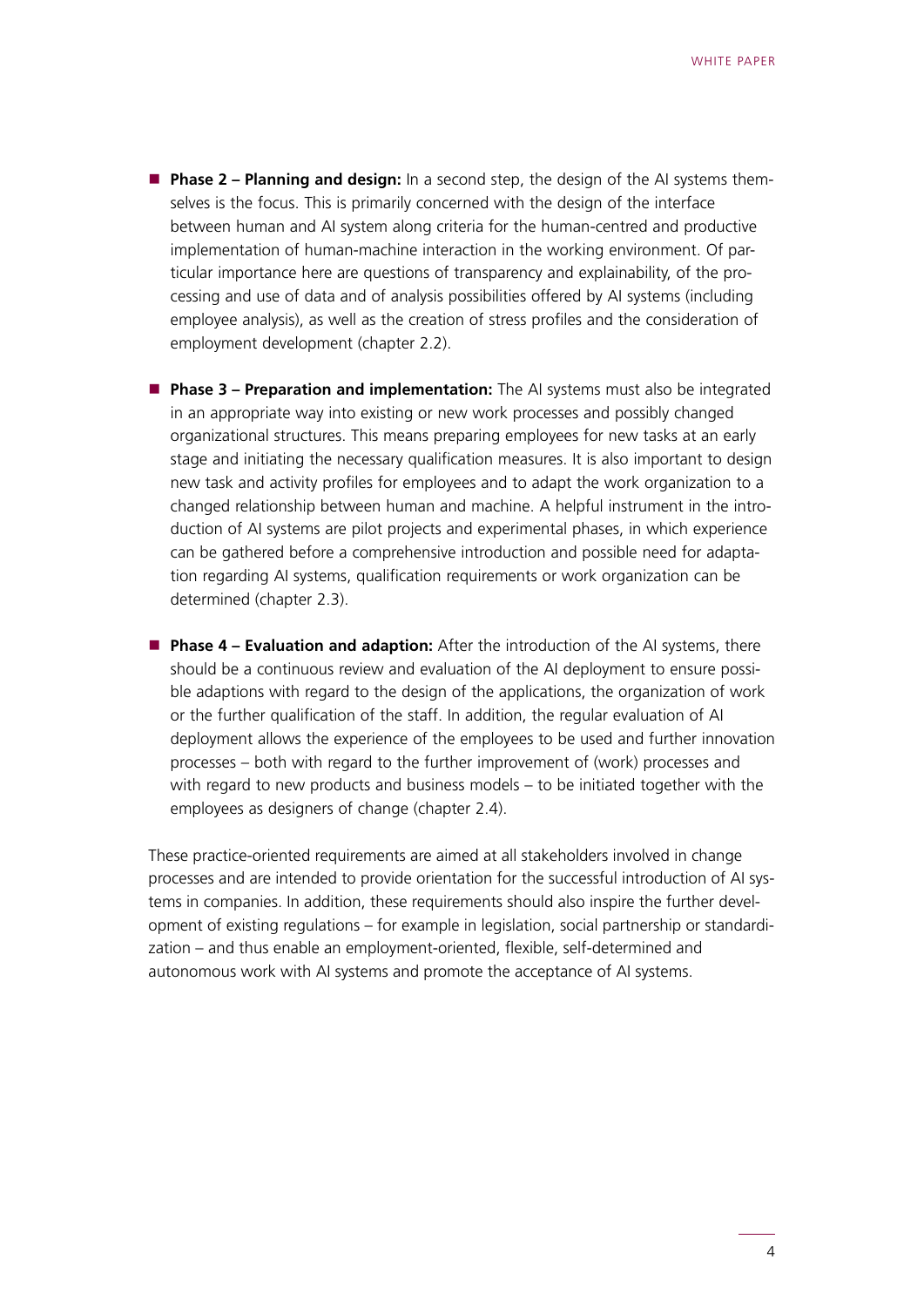# <span id="page-4-0"></span>1. Change management for Artificial Intelligence

Artificial intelligence (AI) and self-learning systems are changing tomorrow's working environment and companies for the long term. AI systems offer a wide range of opportunities and potential for both employees and companies and for the competitiveness of Germany as a technology location – for example by relieving the burden on employees or optimizing work processes and new AI-based business models.

At the same time, the challenges for AI deployment in the working environment and in companies must – and can – be shaped together. The introduction of AI technologies is still in its infancy in many companies. The time is therefore favorable to discuss possible opportunities, hurdles and limits of Artificial Intelligence in the working environment, to illuminate design options and to use AI technologies both for the economic success of the companies and for good work in the interest of the employees.

The focus is not least of all on the design of a relationship between human and technology that is changing through Artificial Intelligence: it is important to emphasize the respective strengths of human and machine in order to enable productive interaction and support people in its work.

The aim of the white paper is to sensitize employees and companies to the specific requirements of change processes in the context of Artificial Intelligence. At the same time, it aims to identify requirements and concrete solutions to successfully introduce AI technologies in companies and to make the best possible use of the potential of Artificial Intelligence for all those involved. The existing regulations on co-determination and data protection formulate the framework for new, creative and agile approaches for the joint design of change processes in Artificial Intelligence – from the initial idea, through experimental and pilot phases, right up to its widespread introduction.

Change management in Artificial Intelligence is therefore not only about optimizing processes and working tools by introducing AI technologies, but above all about designing operational processes, the interface between people and technology, and competence development for new technologies and operational procedures. This requires a common understanding of all participants at all levels of the company. The social partners have a special responsibility in this respect.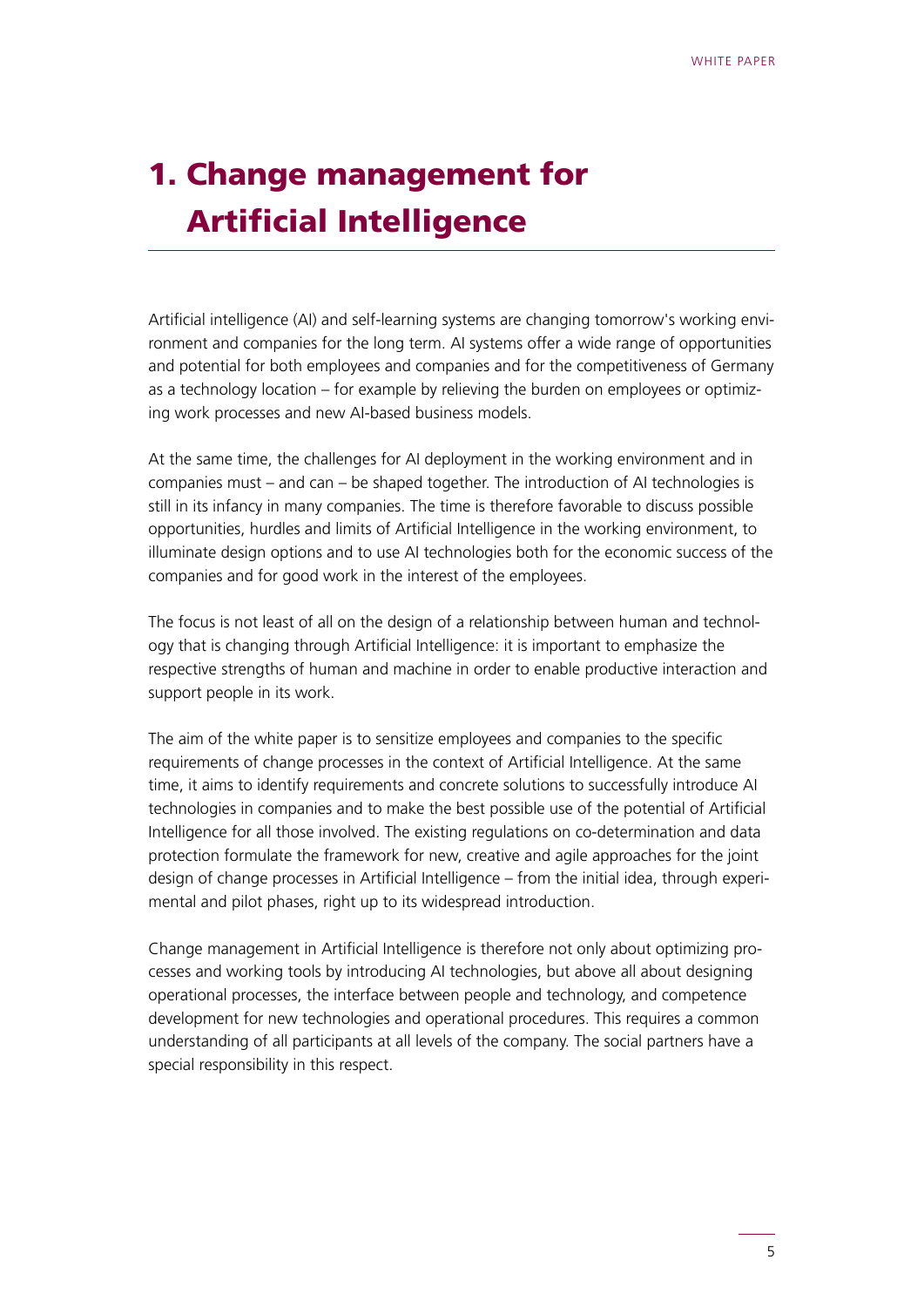The involvement of the employees and their representatives is of crucial importance for change management. This makes it easier to develop the best possible solutions, gain acceptance and facilitate further innovation steps. But it can also help to develop the right balance for a company between the demands of competition and the demands of working conditions. Especially important for change processes – as well as for participation – is the consideration of different levels of criticality and autonomy of AI systems.

This white paper complements the white paper "Criteria for Human-Machine Interaction with AI" (Huchler et al. 2020) by the essential aspect of the process of planning, introducing and applying of Artificial Intelligence in companies. This paper formulates design criteria for the development of AI systems in the work environment. In addition, the present white paper is to be flanked by further papers on the topics of "Competence development and competence profiles" and "Leadership and cultural change".

A further basis for the design of change processes is provided by the recommendations of the EU High-Level Expert Group on Artificial Intelligence (2018), in which the requirements for the design of trustworthy Artificial Intelligence are formulated, or the ethics briefings of Plattform Lernende Systeme (Heesen et al. 2020 ), which provide orientation for the responsible development and application of AI systems. Further important suggestions are provided by the Federal Government's AI strategy and the recommendations of the Enquete Commission "Artificial Intelligence – Social Responsibility and Economic, Social and Ecological Potential", which will be published in autumn 2020.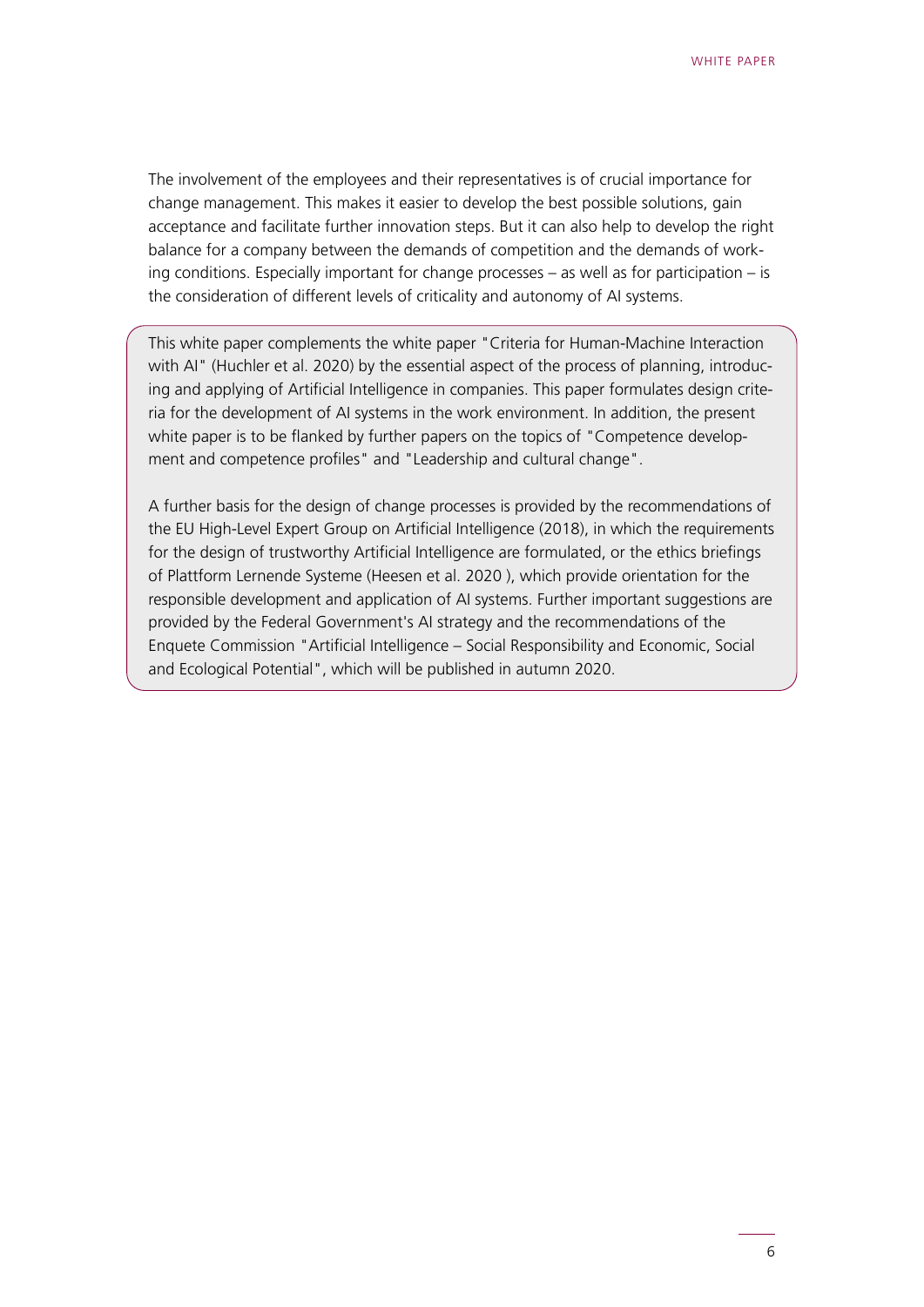# <span id="page-6-0"></span>2. Requirements for change management

The use and implementation of new technologies is a familiar factor in companies and in the working environment, which is based on a familiar set of change instruments and legal regulations – for example on co-determination and data protection. Nevertheless, new challenges for change processes arise from the specifics of Artificial Intelligence – such as the learning aspect in machines, robots and software systems, the use of large amounts of data as a basis for learning or predictive analytics by AI systems. In addition, questions of discrimination by data and algorithms, personal rights or the relationship between human and machine – including the scope for action and the attribution of responsibility – are also increasingly pressing into focus.

In the following, the framework conditions for change in Artificial Intelligence and the challenges it faces will be outlined and possible solutions and best practice examples will be presented. The aim is to provide orientation for a practical implementation and design of the introduction of Artificial Intelligence. Different phases of change processes are taken as a basis and the requirements including the practice-oriented solution approaches are explained (figure 1). Issues of leadership and cultural change in companies can only be discussed in passing within the scope of this white paper and will be deepened in a further paper of Plattform Lernende Systeme.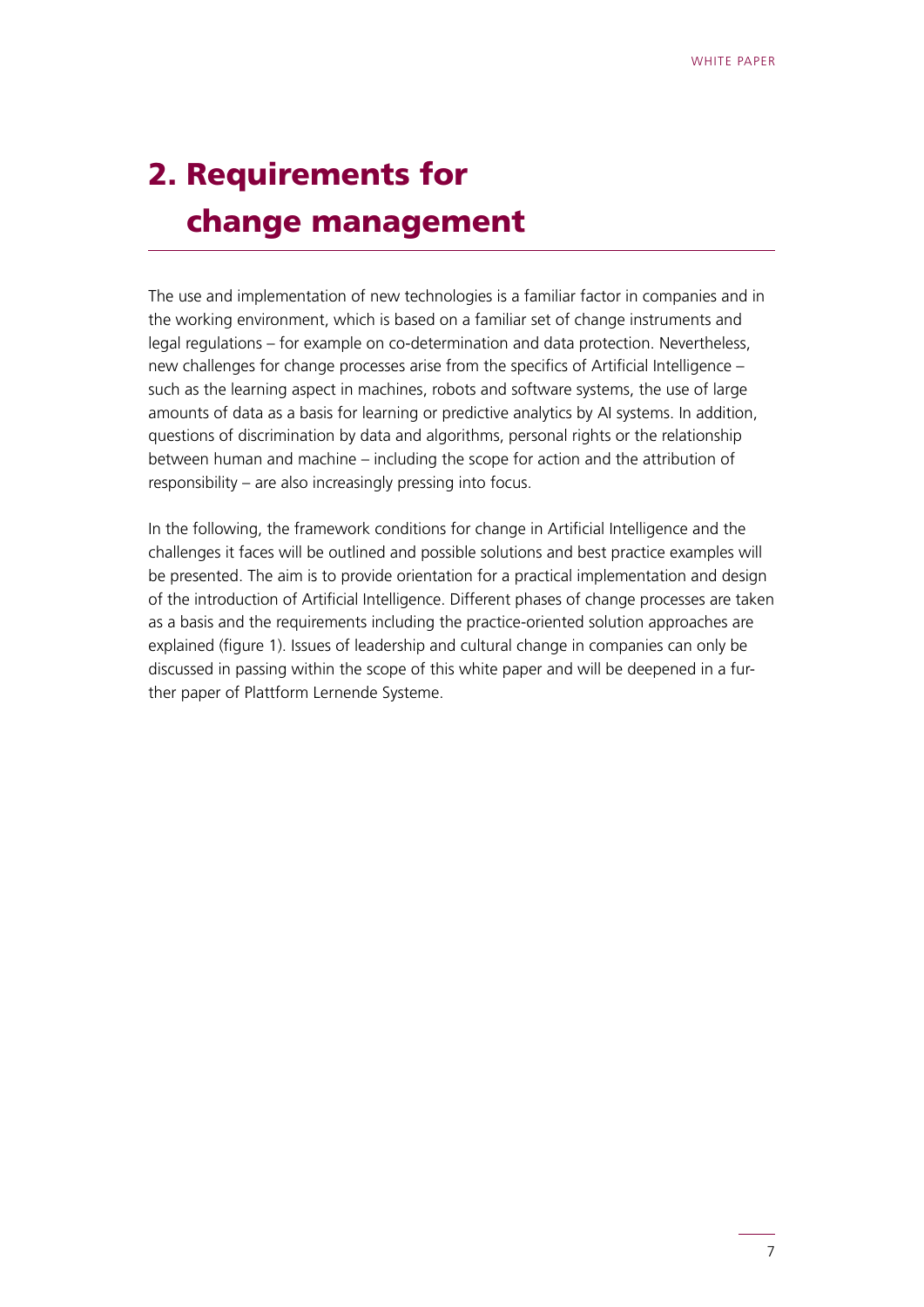

An important success factor for the productive use of Artificial Intelligence in companies is the acceptance of AI systems by employees. This is even more important because the introduction of Artificial Intelligence is often accompanied by concerns regarding the handling of personal data and surveillance, the impact on employment, the design of humane working conditions and the training and further education for AI technologies. A transparent and comprehensible design of AI deployment and a process-oriented participation of employees and company representatives in the change process are a central element in this respect – in order to be able to address reservations at an early stage or to find and negotiate constructive solutions for conflicting objectives – for example with regard to data use. Ethical guidelines of the companies within the framework of the existing recommendations – such as the EU High-Level Expert Group on Artificial Intelligence (2018) – and along the existing (legal) framework for the use, introduction and handling of AI systems can also be a suitable instrument.

8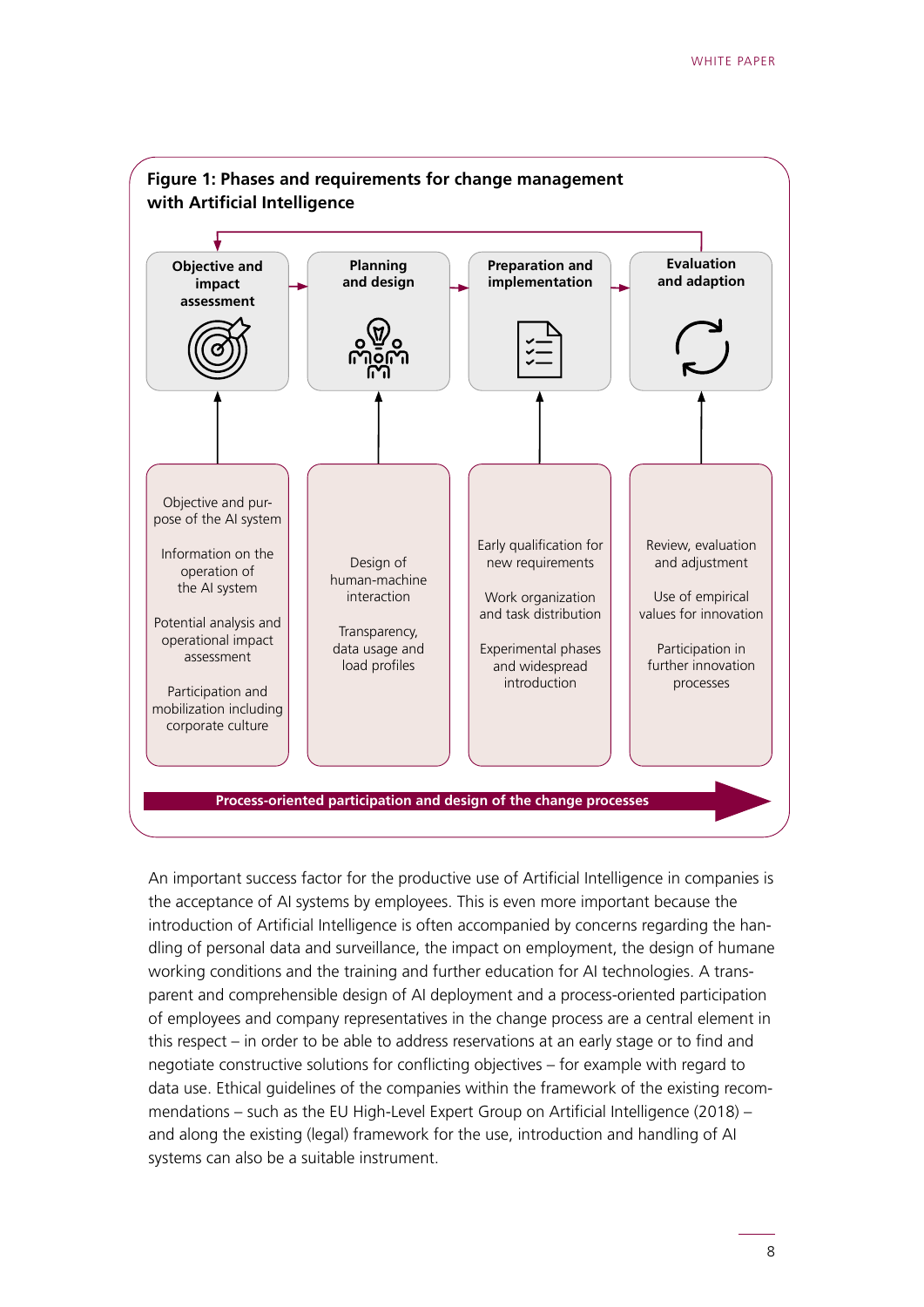#### **Differentiations – autonomy levels and levels of criticality**

Artificial intelligence has many different facets. Therefore, it is also important when introducing AI technologies to take these differences sufficiently into account and to align change processes accordingly. This also has an impact on the communication of changes in the company as well as the involvement and participation of employees in the AI introduction.

Important starting points for differentiation are the differentiation of autonomy levels (Beer et al. 2014, Beyerer et al. 2020 i.E., Plattform Industrie 4.0 2020) and the concept of criticality levels (Zweig/Krafft 2019, Data Ethics Commission 2019, Plattform Lernende Systeme 2021).

With the help of different levels of autonomy – depending on the application context and the task of AI systems – the mutual proportions of human and machine in interactions can be better estimated and the attribution of responsibility can be derived. Especially due to the learning aspect of AI systems, the actors in the interaction between human and machine can change. Thus, AI systems can learn from repeated interactions and thus act more autonomously if necessary. In the work context, autonomy levels can be used to derive, for example, the roles of employees and requirements for work processes and organizational structures, but also the role that AI systems should play in the interaction.

The criticality levels in turn allow an assessment of automatic decision-making systems with learning components in particular, and of AI systems in general, according to the extent of possible violations of legal interests – including personal rights – and of human life on the one hand, and the freedom of action of the individual on the other: the higher the extent of possible violations of legal interests and the lower the freedom of action of the individual, the greater the need for regulation of a particular system in a particular application context.

The process-oriented participation of employees and their representative bodies as well as the joint design of the change process begin in the first phase of the conceptual design, development and planning, in which the objectives, purpose and limits of the use of an AI system are defined, the database is made transparent and the functioning of the AI system, including its ability to explain, is clarified. On this basis, the expected potentials can be evaluated, and possible operational consequences can be assessed. In addition, the level of autonomy, the criticality of a system and the underlying data can be assessed, and the further change process and the participation of employees can be planned. Early participation and a transparent information base can help to promote acceptance and find viable AI solutions.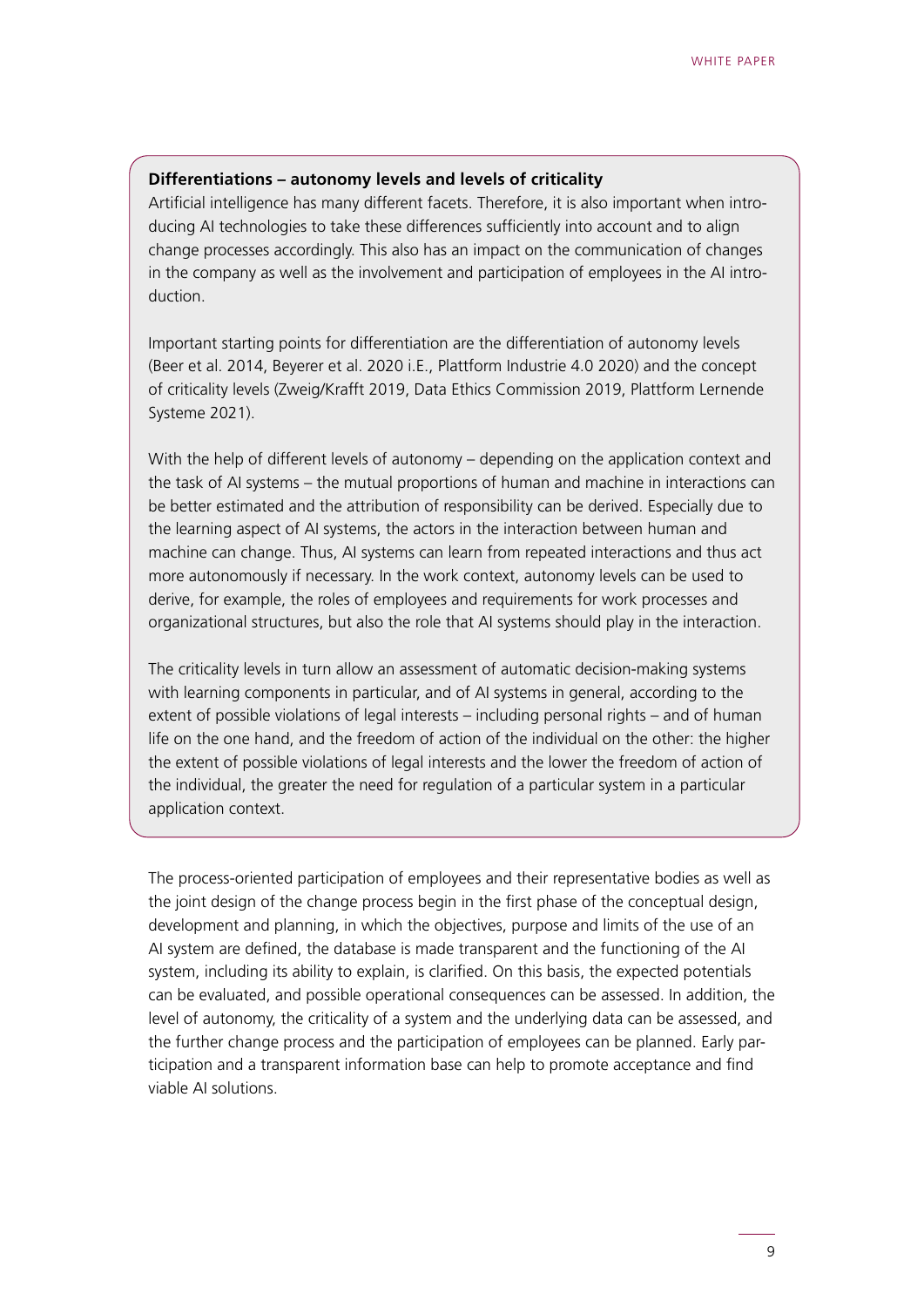#### **Participation – operational co-determination**

The introduction of AI technologies is also subject to the existing legal provisions on co-determination at company level. Nevertheless, the introduction of Artificial Intelligence has several special features which also have an impact on the structure and processes of co-determination at company level.

The use of Artificial Intelligence in the world of work raises new questions regarding its integration into existing company organizations, the handling of (personal) data or the organization of work with self-learning systems. Therefore, a timely and process-oriented participation of employees and their representatives is necessary as an important component for the acceptance of AI technologies.

The participation of employees and their representatives in the introduction of Artificial Intelligence can help to shape the use of new technologies and the interface between human and machine in the best possible way – for example, in terms of efficient, productive work organization that promotes health and learning. Based on forward-looking participation and co-determination processes with regard to the objectives and impact assessment of AI systems as well as transparency issues (functioning, data use), a graduated approach may also be appropriate in view of different levels of criticality and autonomy.

Employee participation can also be further developed – for example, towards a permanent support of change processes in Artificial Intelligence by the interest groups, such as in the form of an AI council with equal representation, participation agreements for the entire process chain or "living agreements" for regular adjustments of self-learning systems. Due to the complexity and dynamics of AI technologies, support services in the form of training and consulting for companies – especially for small and medium-sized enterprises (SMEs) – as well as for employees and co-determination actors should also be publicly promoted.

In the second phase of the change process in Artificial Intelligence, the planning and design of the AI systems are in the foreground. This involves the implementation of the requirements for human-centred human-machine interaction (Huchler et al. 2020) – whereby the transparency of the analytical possibilities and the explanatory capacity of the AI systems, data utilization concepts with regard to personal data and the creation of exposure profiles for employees are of particular importance.

The preparation of the introduction of the AI systems and the implementation of the AI systems are part of the third phase of the change process. The identification of competence needs and the early qualification of employees for the new technical and organizational requirements appear to be of particular importance. In addition, new technologies may lead to changes in organizational structures and the distribution of tasks within the company and between human and machine. In this context, important experiences and best practices can be developed by means of experimental phases and those affected, and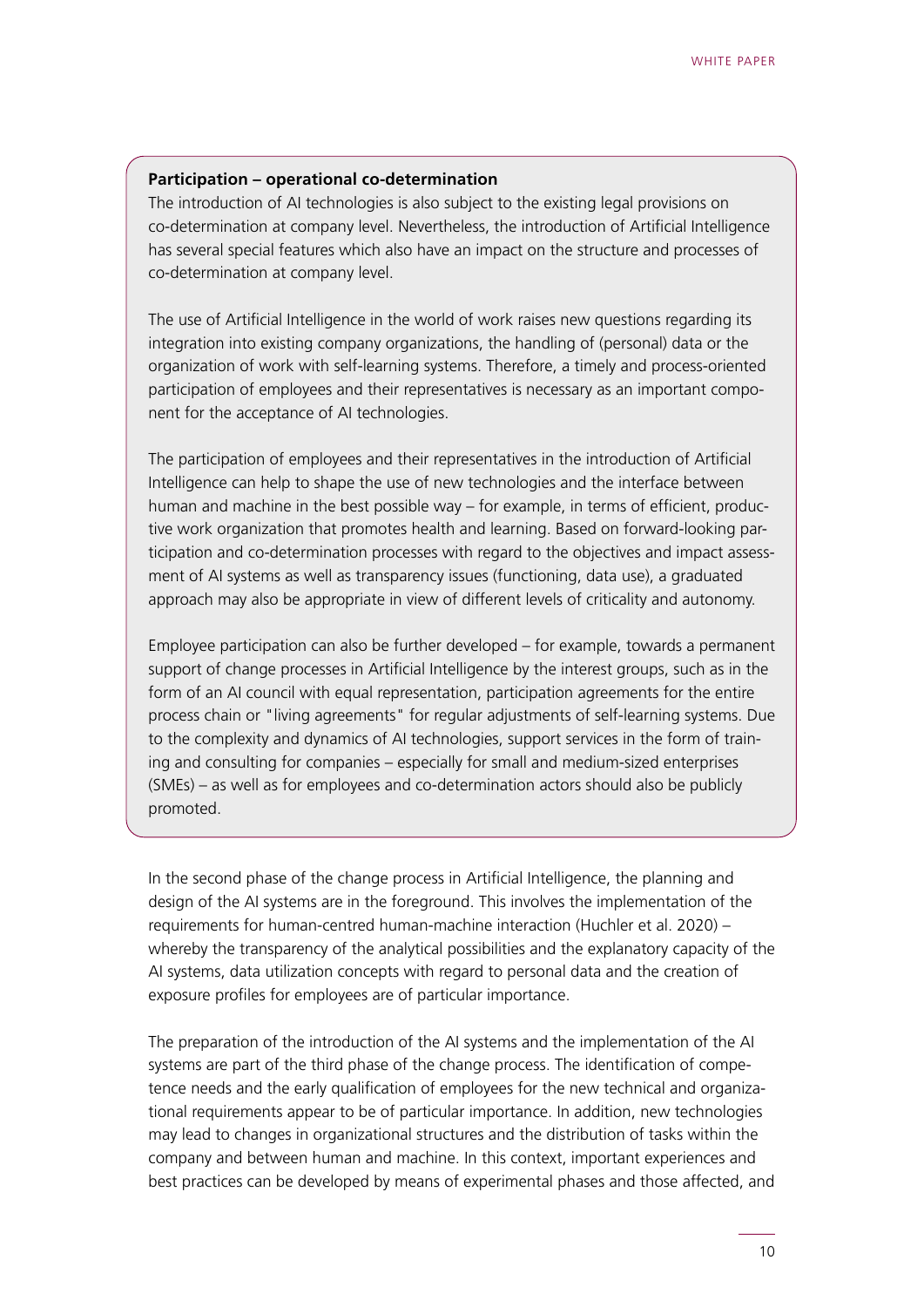their interest groups can be involved in the introduction process – prior to a comprehensive implementation – at an early stage and in a practice-oriented manner.

#### **Privacy – personal data**<sup>1</sup>

The use of AI can positively influence personnel and personality development in the work context and sustainably support employees in their tasks. At the same time, however, AI-based predictive analysis procedures can cause considerable uncertainties regarding the collection of personal data.

The legal framework for the handling of personal data and the protection of personal rights is provided by the European General Data Protection Regulation (GDPR). This focuses, for example, on the principle of "privacy by design" or, where appropriate, a data protection impact assessment. Regarding Artificial Intelligence, this means that AI systems are implemented in such a way that they protect the personal rights of employees. In addition, new technologies that are designed or offer the possibility of monitoring the behavior or performance of employees are subject to co-determination. Nevertheless, co-determination only applies to behavior and performance monitoring, but it is not designed for the possibilities conceivable through the predictive analytics of self-learning systems based on employee data.

The processing of personal data can therefore become an obstacle to the use of AI in the working environment. In order to gain acceptance, a high degree of transparency about the analytical possibilities, the intended use and the limits of the analysis of an AI system is therefore necessary. First of all, it should be clarified within the framework of the assessment of criticality whether data of employees are processed by an AI system – and if so: which data are used or assumed to what extent (such as in personalized assistance systems, in recruiting or in human-machine collaboration and active exoskeletons). It is also necessary to check and regulate which personal data are necessary and for what purpose AI systems are used.

Legally prescribed agreements and process-oriented additional measures for data-based work design or target, data use and process agreements for the informational self-determination of employees make an important contribution to the introduction of AI. This makes it easier to call up the potential of Artificial Intelligence – such as increases in productivity, needs-based skills management, targeted qualification planning or workplace health promotion – and possible negative effects – such as psychological stress or work concentration – or new conflicts can be better avoided.

<sup>1</sup> As an overarching term, the term personal data also includes personally identifiable data.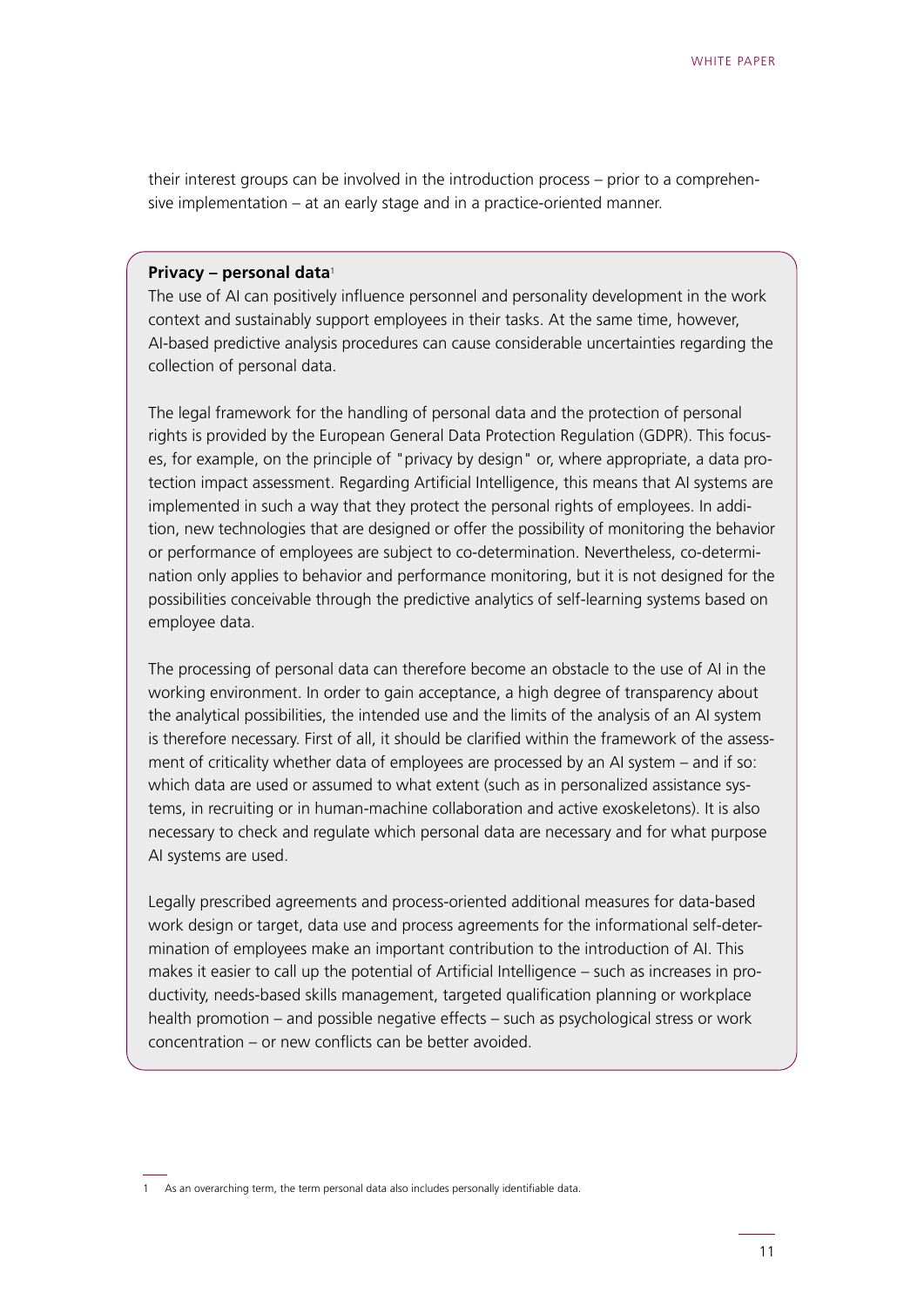<span id="page-11-0"></span>The special feature of AI systems is primarily that they continue to learn and that shorter innovation cycles can generally be expected as a result of AI use. Therefore, an evaluation, assessment and adaptation of AI systems and the use of the experience of employees and their representatives is important for further innovation steps. In this way, those affected could become owners of innovation processes and, through further participation, also act as innovation drivers. In this context, permanent support of innovation and change processes by employees and their interest groups can offer advantages with regard to the acceptance of AI systems and change processes in Artificial Intelligence (EU High-Level Expert Group on Artificial Intelligence 2018, Data Ethics Commission of the German Federal Government 2019).

#### **2.1 Objective and impact assessment**

Artificial Intelligence can be used in companies in different areas and with different goals. For a successful change process – depending on the type of AI system – it makes sense to define the goal and purpose of AI systems together with the employees and their representative bodies from the very beginning and to provide information on how they work – especially with regard to criticality, autonomy level and personal data (chapter 2.1.1). Based on this, the potential and the consequences of their use for the company, the organization and the employees can then be estimated, productive interaction between human and machine can be enabled and the respective strengths of human and technology can be implemented in the working environment to support the employees (chapter 2.1.2). AI systems are usually introduced to optimize work processes and products. But in the end, it is the employees who work with the AI systems: Therefore, it is purposeful to involve the employees in the change process from the beginning and to mobilize them for the use of new technologies (chapter 2.1.3).

#### **2.1.1 Objective and functioning of the AI system**

All actors responsible for the introduction of AI technology and the design of change processes – such as management and human resources departments, programmers and the IT department as well as employees and works or staff councils – should work together before the introduction of AI systems in the company in order to agree on the optimization goals for the operational use and the requirements for the AI systems and to be able to anticipate conceivable effects on the work design as early as possible.

However, the strategies can also vary depending on the AI system: For example, the introduction of an AI-supported camera for quality control, which does not collect personal data and does not endanger employees, requires different standards than those for collaborative robots, which use personal data for personalization and which are used in the immediate working environment of the employees.

An important element for the change process is sufficient transparency and agreement on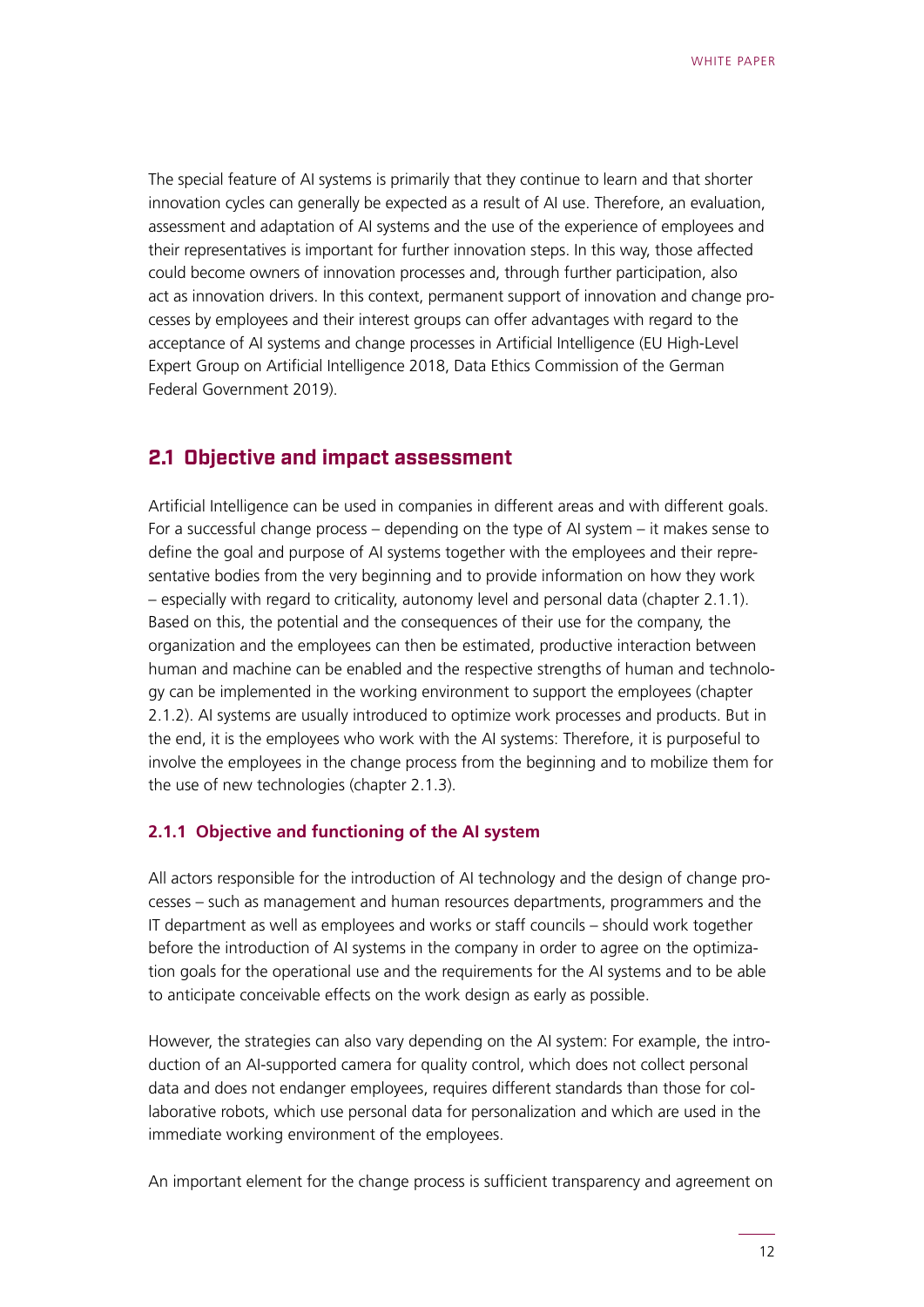the purpose of an AI system and reliable, comprehensible information on the functioning of an AI system – especially with regard to the traceability of the machine behavior/learning and decisions of an AI system as well as the underlying database or gateway for a possible behavior and performance control (Huchler et al. 2020). Trustworthiness and comprehensibility of the AI systems are important prerequisites in the change process for the classification of the operational options for action and the foresighted work design by those involved at all levels of the company.

The key to a proper understanding of the way they operate is transparency: employees must be able to access information which – depending on their level of competence and field of activity – reflects a level of detail at a technical level that is appropriate for them. Information on the functioning of the AI system used must be balanced to be as technical as necessary and as comprehensible as possible.

#### **2.1.2 Potential analysis and operational impact assessment**

Artificial Intelligence offers a wide range of opportunities and potential – both for companies and employees. In addition, AI systems can contribute to innovation, productivity, employment and prosperity as well as enabling more flexible, self-determined and autonomous work. Furthermore, AI systems can lead to an improvement in the qualification level of employees if work-integrated learning content is used in everyday work.

Nevertheless, even when AI systems are introduced, a careful analysis of potential and an operational impact assessment are necessary in order to make optimum use of potential, anticipate risks, develop design solutions and gain acceptance among employees. When designing AI-based work systems, several aspects such as (health) impact assessment, technical and social impact assessment, workplace perspectives and, finally, the employees' scope for action must be considered.

In particular, the employment effects of AI systems – for example through process optimization or the automation of tasks – are often a cause for concern for employees. One possible starting point here is the framework of Human Friendly Automation, which is being promoted by IBM, for example. The concept is based on three core components: a voluntary commitment by companies to social responsibility, an assessment of the impact – both in terms of changing job profiles, work shares and competence requirements of employees and in terms of changing processes, organizational and employment structures – and strategic organizational and personnel planning geared to these (Shatilov 2020). In this way, employment effects can also be anticipated and solutions for employment can be developed.

The design cycles for work systems according to DIN EN ISO 6385 offer further starting points for potential analysis and operational impact assessment – from the analysis of requirements, task sharing and design concept to testing, implementation and evaluation. In general, especially with the introduction of AI systems due to the change of activities,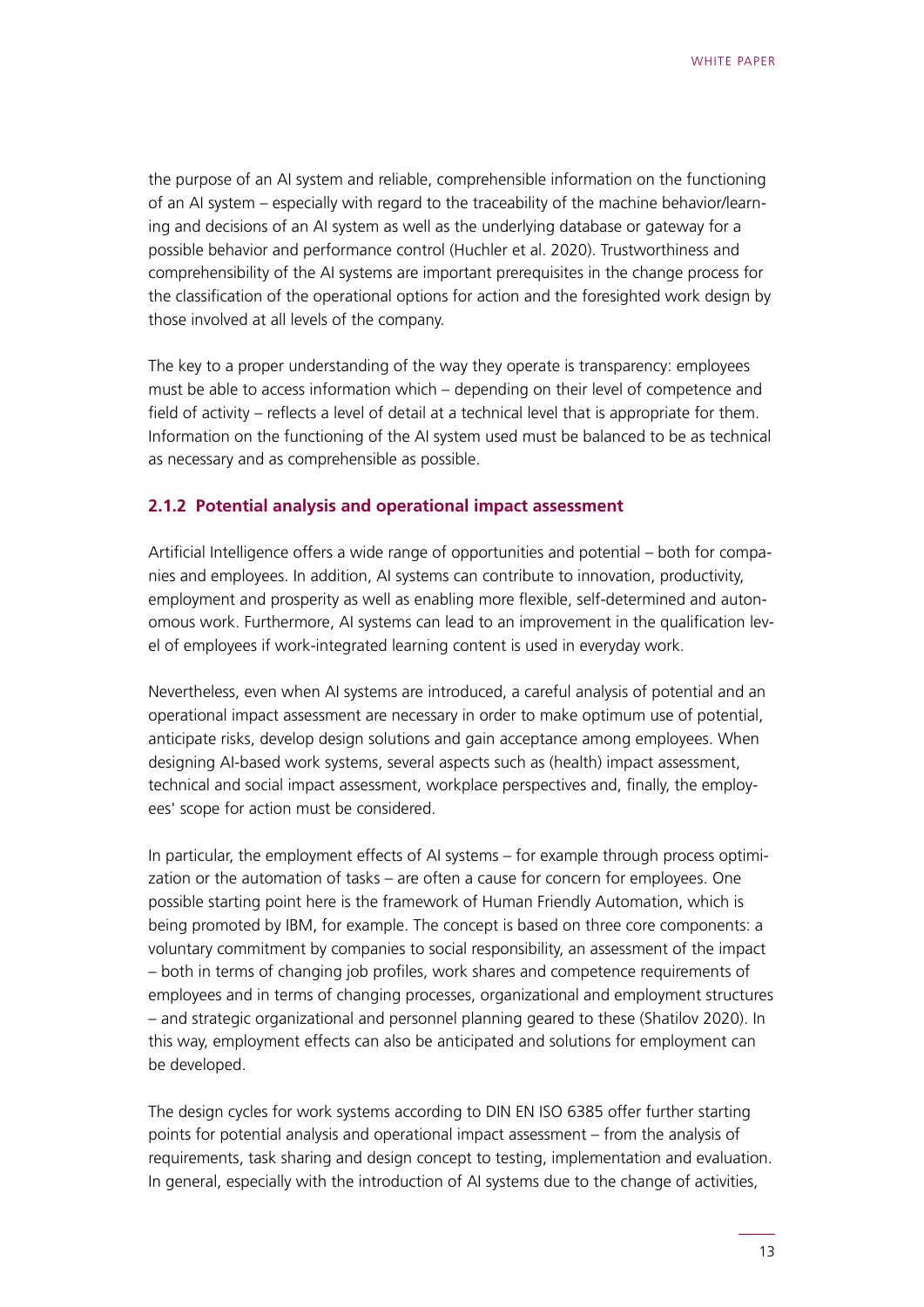holistic risk assessments are legally required and should be agreed upon on a binding operational basis in order to identify the risk potential at an early stage and take appropriate measures, which in turn must be evaluated.

The impact assessment in connection with the use of AI-based applications should consider the usual criteria of ergonomics – from feasibility to work-related psychological aspects. This assessment must also be made regarding long-term effects. In the technical and social impact assessment, one criterion should be that the use of AI systems leads to an improved work-life balance rather than to the removal of boundaries from work by exploiting the potential for flexibility.

In general, the use of AI systems should make work much easier for all employees by transferring routine activities and by increasing flexibility in terms of place, time and work content. Attention should be paid to a healthy level of challenging and routine activities for individuals and the preservation of their sovereignty: On the one hand, flexibility should not exceed a healthy level and, on the other hand, it should also be possible for employees to determine their own working hours.

Since AI technologies have the potential to reduce or channel the flood of work-relevant information in the area of information and knowledge work, and since AI-based robot systems and automation solutions can take over highly demanding physical activities in the area of production work, here is hope that employees in an AI-influenced working environment will tend to experience less stress.

#### **2.1.3 Participation and mobilization including corporate culture**

Workforces must not only be "taken along" with change processes in Artificial Intelligence but must also be actively involved in the change process – because: The agility and innovative ability of a company is largely determined by its employees. In addition, important impulses for the innovative ability of companies can also emanate from interest groups. The success of many change processes depends not least on a change of culture in which the employees concerned are involved. The introduction of AI technologies alone does not create added value: it is therefore important to keep in mind the questions of how processes and organizational structures in the company, but also the skills and competencies of the employees, should be designed in connection with the introduction of AI systems. Only in this way can the technologies, organization and working methods of a company interlock optimally (Schuh et al. 2020). This applies not least to the central questions of leadership and cultural change in companies.

Through a process-oriented involvement of those affected, also using the planned legal instruments of co-determination at company level, all those involved should be able to contribute their ideas, views, expert knowledge and interests. In the ideal case, an important (additional) contribution can be made in this way, in order to use Artificial Intelligence in the operational arena for efficient and productive work design which is beneficial to

14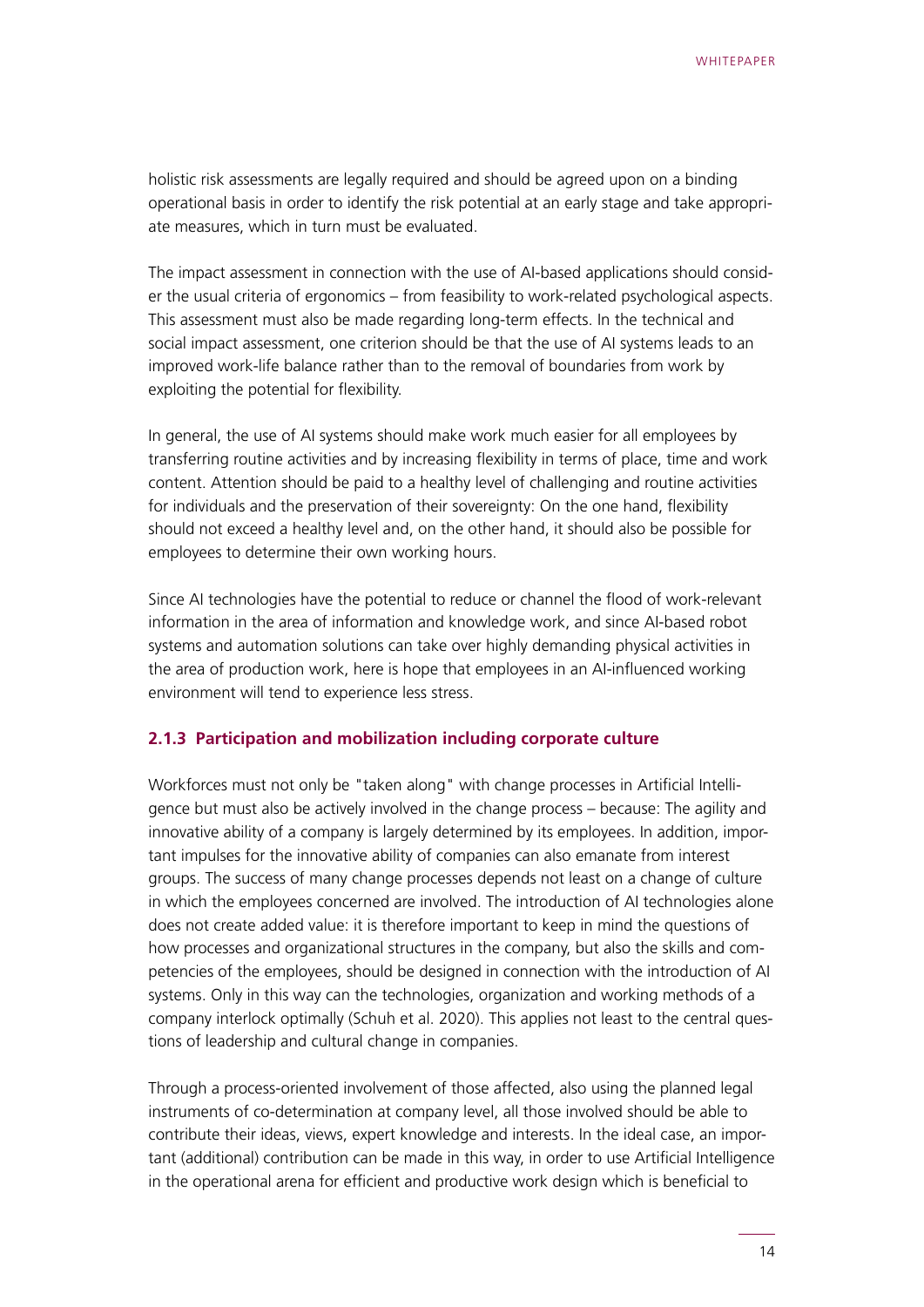health and learning, to design the interface between human and machine in a humane way and to strengthen the acceptance of AI technologies overall.

In this context, various levers are interesting: On the one hand, processes of employee participation and representation of their interests could be further developed accordingly, for example by creating instruments that enable permanent support for change processes in Artificial Intelligence. In addition, additional information, qualification and counselling services could be initiated – especially for small and medium-sized enterprises (SMEs) and the co-determination bodies. At the same time, a variety of agile formats in the companies offer themselves as a means of involving those affected, but also the company as a whole – such as information offerings, discussion events or training courses through which knowledge can be made available, goals and how it works explained and application scenarios and possible hurdles of AI systems discussed (see Infineon Technologies Use Case: Regular learning and knowledge exchange formats for employees).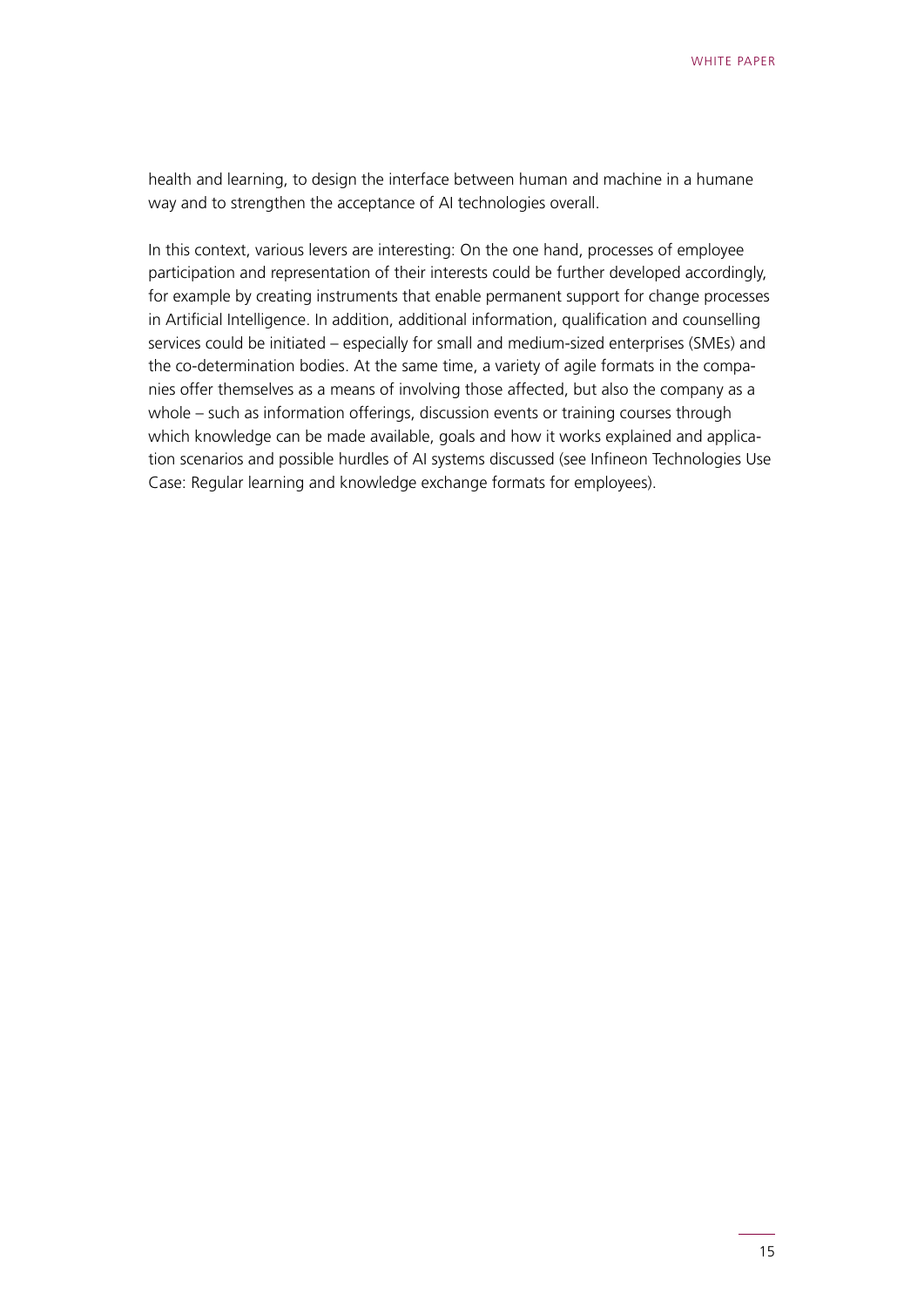#### **Practical example (Deutsche Telekom): Development of self-binding AI guidelines for the company**

The development of AI guidelines makes an essential contribution to the promotion of an ethical and participatory corporate culture, the responsible handling of (personal) data and the forward-looking and trustworthy use of AI systems. In this way, employees can be sensitized and mobilized for change, informed about the technology and their experiences and feedback can be incorporated. A binding framework for the use of AI within the company is created, which also benefits the external customer.

Setting up a central project team for Artificial Intelligence: The development of AI guidelines is carried out by an international, interdisciplinary change team that identifies the relevant AI contacts in the company and on the market in order to use strategic-regulatory goals and technical-operational knowledge to agree on a common value culture. The iterative development of AI guidelines takes place in various design-thinking workshops on different AI topics, considering the ethical-legal and technical framework conditions as well as the interests of the company and its employees. The objective is to create a uniform understanding of AI deployment and clear responsibilities in dealing with AI systems.

Raising awareness and collecting information from employees and management: An important part of the process consists of workshops, AI roadshows and in-house exhibitions, where potential and risks are discussed and employee feedback on the AI-supported working environment is gathered, as well as e-learning – such as MOOCs (Massive Open Online Courses) – and face-to-face and online training. In addition, exchange and discussion rooms are offered to promote openness and a feedback culture – for example through an internal social network for the exchange of information. The change team develops an initial draft for the AI guidelines, which takes into account the feedback from the various stakeholders in the company (such as data protection, finance or IT security) as well as the specifications of the Executive Board for the development of a digital ethic at management level and the strategic interests of the company.

Internal presentation and publication of the AI guidelines: The internal presentation of the AI guidelines aims to create awareness of a self-interest in trustworthy AI systems as a basis for responsible AI use in the company and for trustworthy products and services. Accordingly, the AI guidelines define, for example, who is responsible for which AI system and which AI function. The presentation of the AI guidelines is accompanied by a second round of feedback to coordinate the draft with the employees. The change team uses the second feedback to further concretize the AI guidelines – for example, to define the ethical guidelines according to which programmers and technicians should act, how certain quality standards can be set and maintained, or how the operational implementation of the AI guidelines can be carried out in everyday business. In order to obtain the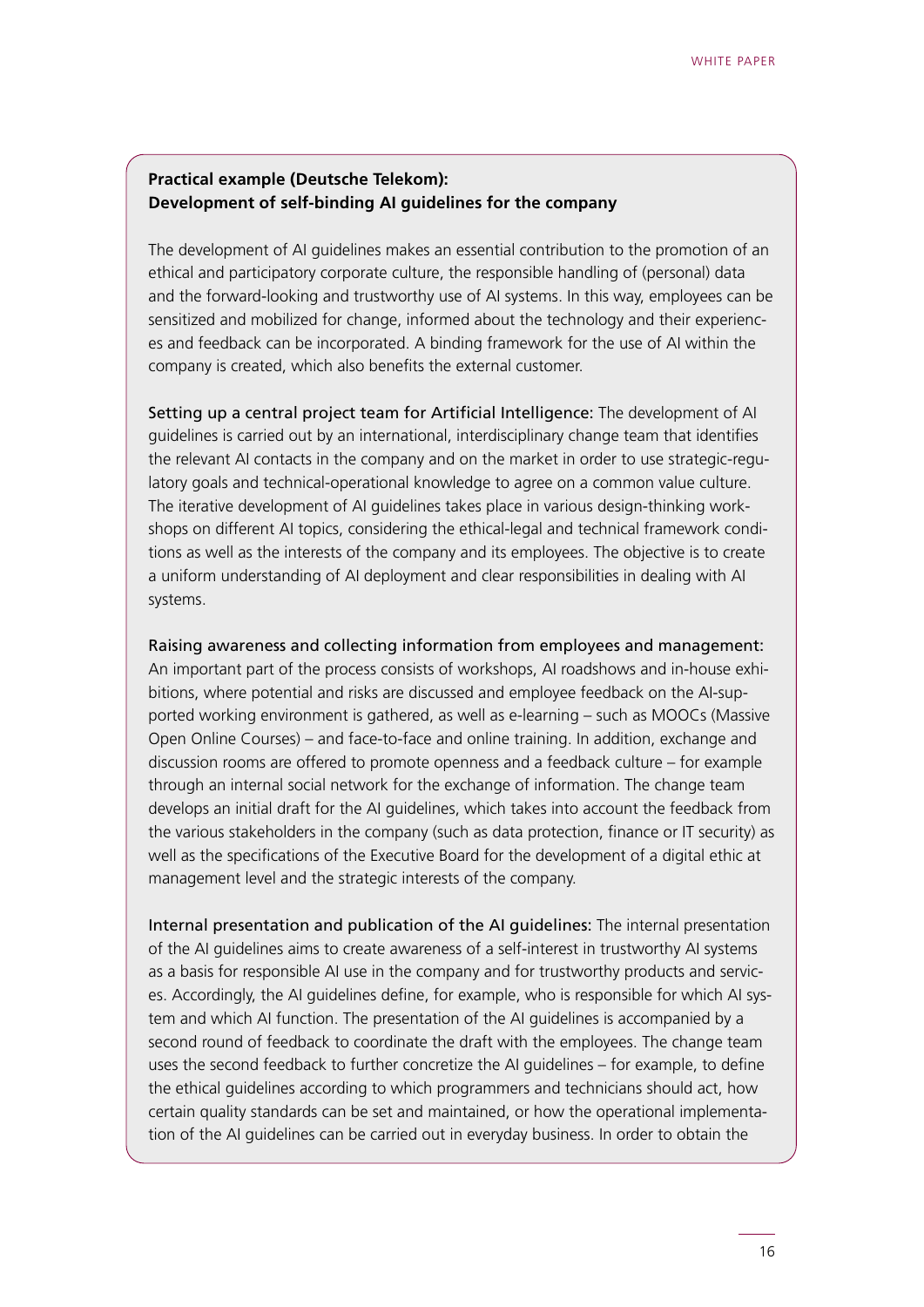<span id="page-16-0"></span>overall commitment of the entire board of directors to these guidelines and thus to the strategic orientation as well as to set a "tone from the top", the AI guidelines are adopted by the board of directors and subsequently communicated.

Helping to shape the debate on digital ethics and AI standards: After the internal and external publication of the AI guidelines, the company uses the framework for the use of AI systems as a basis for the exchange with similarly acting companies and social actors. In addition, the company is committed to practicable, uniform and implementable AI standards along European values and in the sense of trustworthy Artificial Intelligence.

#### **2.2 Planning and design**

On the way to a successful introduction of Artificial Intelligence in companies, careful planning and design of the AI systems is of great importance. In the future, employees will increasingly and naturally interact with self-learning systems in their everyday work – therefore it is important to use the potentials of AI systems in a targeted manner and at the same time to design the interface between human and machine in a humane way, to support good and beneficial working environments and to organize the interaction between human and technology in the best possible way. The introduction of AI systems in companies must therefore be based from the outset on clearly defined criteria as to how the human-machine interaction between those affected on the one hand and the AI systems on the other can be designed (chapter 2.2.1). For the design of humane working conditions, questions of transparency and explainability, data use and processing by AI systems and the creation of exposure profiles are of particular importance (chapter 2.2.2).

#### **Use Case (Elabo GmbH): Company agreement**

ELABO is a medium-sized company with around 185 employees. It is a specialist for intelligent solutions for the design of individual workstations as well as for assembly and testing systems for industrial series production. In cooperation with a start-up, an AI-based assistance system for workers was developed, which is also used in the assembly of Elabo products. The company's works council was informed about the development. It used its right of co-determination to find out which personal data, if any, are recorded by the assistance system and to what extent they are processed further or used by the company. In several meetings attended by developers, the works council and the company's employees, a works agreement was concluded which was examined by an expert from IG Metall and which, in particular, provides binding regulations on data protection and the handling of personal data. The AI system was subsequently developed in accordance with the data protection provisions set out in the works agreement.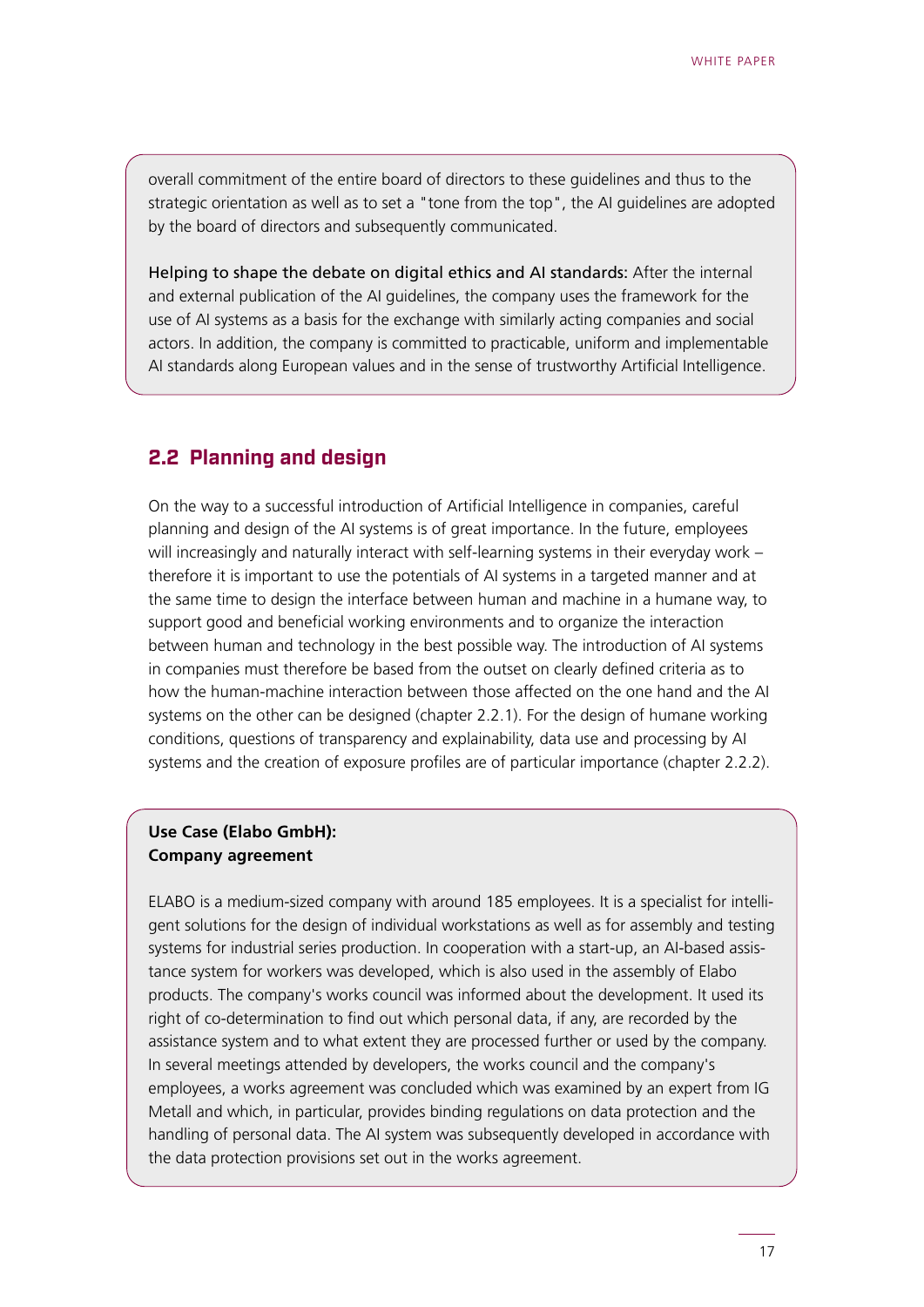#### **2.2.1 Design criteria for human-machine interaction**

The use of AI systems changes the relationship between human and machine in a sustainable way: Therefore, a central task in the introduction process of AI technologies is to make the interaction between human and machine human compatible. This means that certain design criteria should already be considered in the development and planning phase. A balanced relationship between the requirements for good and beneficial working conditions on the one hand and the technological and economic potential of Artificial Intelligence on the other hand increases the chances for the acceptance of AI systems in change processes.

Important starting points offer criteria for the design of human-machine interaction, which, starting from the protection of the individual and the robustness of the systems, also address questions of the trustworthiness of Artificial Intelligence and the sensible division of work between human and machine as well as the conditions for good and conducive working conditions. The aim of the catalogue of criteria is to provide practice-oriented reference points for AI development (Huchler 2020, Huchler et al. 2020)

#### **Figure 2: Overview of clusters and criteria for human-machine interaction in the context of work**

| <b>Cluster 1: Protection of the individual</b> | <b>Cluster 2: Trustworthiness</b>               |  |
|------------------------------------------------|-------------------------------------------------|--|
| Protection of safety and health                | Quality of the available data                   |  |
| Data privacy and responsible performance       | Transparency, explainability and                |  |
| monitoring                                     | consistency                                     |  |
| Diversity sensitivity and non-discrimination   | Responsibility, liability and system trust      |  |
| <b>Cluster 3: Reasonable division of work</b>  | <b>Cluster 4: Supportive working conditions</b> |  |
| Appropriateness, relief from strain,           | Scope for action and richness of work           |  |
| and support                                    | Conducive to learning and gaining               |  |
| Agency and situation control                   | experience                                      |  |
| Adaptivity, error tolerance, and               | Communication, cooperation, and social          |  |
| customizability                                | embeddedness                                    |  |

Source: Huchler et al. 2020: 3.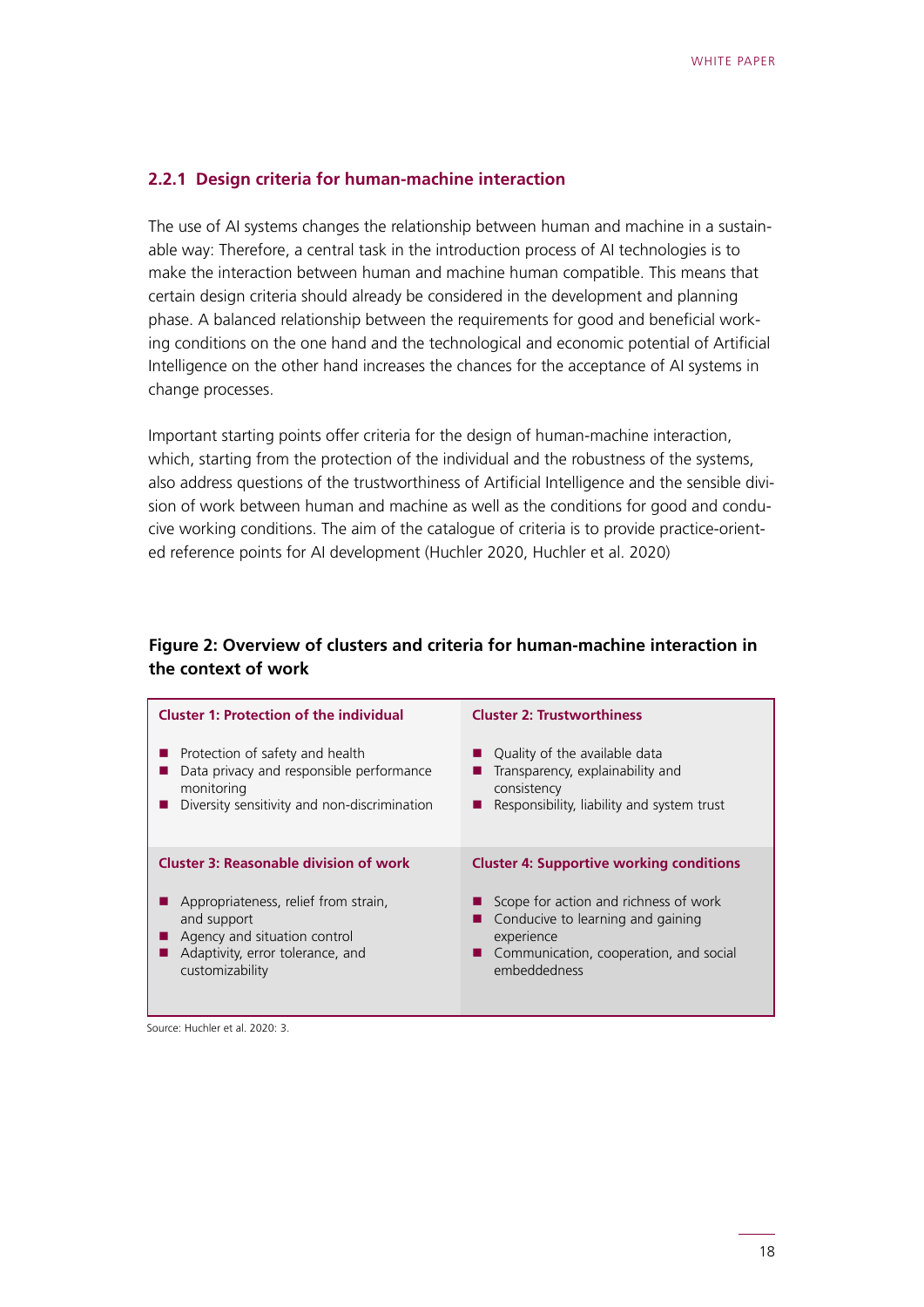A first cluster of criteria deals with questions of individual protection. This concerns fundamental questions of attack and operational security, robustness and health protection. At the same time, questions of data protection, responsible performance recording and non-discrimination of AI systems are also relevant in the development. A second cluster of criteria deals with the issue of trustworthiness. The focus here is on data quality, the issues of transparency, explainability and consistency, as well as questions of responsibility, liability and system trust.

The third cluster of criteria is devoted to the relationship between human and machine and the question of a sensible division of work. This involves issues of relief and support by AI systems, situation control and the adaptivity and fault tolerance of AI systems. The last cluster of criteria in turn focuses on working conditions: Important here are, for example, the scope for action for employees, the learning and experience-promoting nature of the work or the appropriate integration of AI-based systems in an existing social and operational context (figure 2).

#### **2.2.2 Transparency, data use and exposure profiles**

In change processes in Artificial Intelligence, the questions of transparency and explainability of the systems, the processing of the necessary data – especially personal data – and the determination of load profiles appear to be an essential key factor – for the functionality, reliability and performance of AI systems on the one hand, and for successful implementation in the companies and gaining acceptance among users on the other. For this reason, these issues should be considered with special care in the change process and in development and planning.

AI systems, as well as the providers of AI systems, should provide users with basic information about their principle mode of operation, their registered purposes and objectives and the output in the form of recommendations, decisions or behavior in interaction with people in order to make them explainable and comprehensible. In the change process, the information – graded according to the area of application and role in the company – should be conveyed. In concrete interaction situations, all relevant information must be prepared in such a way that it can be understood by the respective user. The starting points of explainable Artificial Intelligence (Explainable AI) – such as the ability to describe oneself and the expectation conformity of AI systems – provide assistance in development and planning. This contributes to the development of responsible Artificial Intelligence (Responsible AI), which is characterized above all by transparency, fairness, reliability and orientation towards ethical concepts (Huchler et al. 2020, Heesen et al. 2020).

In principle, the legal provisions on data protection also provide the framework for the operational use of AI systems and the involvement of stakeholders as well as certain principles and requirements – such as the principle of "privacy by design" or the requirement of a privacy impact assessment. Nevertheless, this topic deserves special attention because personal rights can be affected, and new uncertainties can arise through predictive analyt-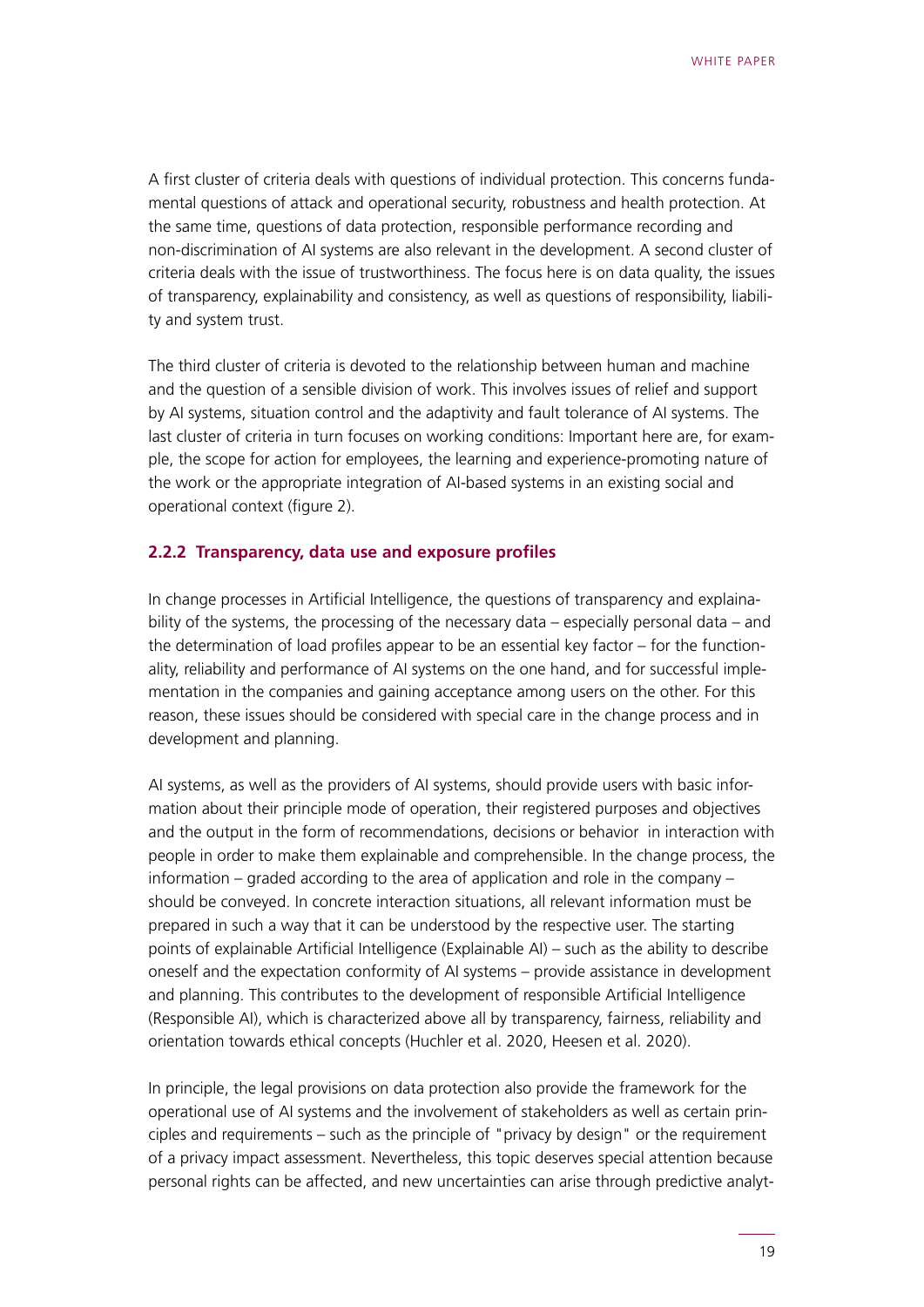ics. Furthermore, the basic principle of voluntary consent in the context of dependent employment is not without problems due to the vulnerability of employees, even though AI systems may only be used for defined, clear and legitimate purposes and require a legal basis – such as collective agreements, company or service agreements. This involves questions about which options exist for data analytics and which limits are agreed upon, or who is granted which access and use options under which conditions.

One way of ensuring data control and security for employees – without impairing the functionality of AI systems – could be for employees themselves to have control over the use of personal data and its evaluation, and for the data to be stored in a "data safe" that is only accessible to those affected. In addition, voluntary consent to the use of data within the company, particularly for the processing of data that is deliberately not controllable, should be supplemented by additional agreements so that the personal rights of the employees are protected.

A further aspect for the design of AI systems and their acceptance in the operational environment is the avoidance of – above all cognitive, psychological and social – stress for the employees. A consistent and contradiction-free design of the interaction between human and machine plays an important role, for example to avoid frustration with the AI system. In addition, conflicts of objectives within the company should not be shifted to the AI systems – such as in the triangle between time expenditure, cost efficiency and quality or the typical tensions between abstract planning (target situation) and concrete implementation (actual situation). Overall, users should only be confronted with manageable situations. An important element for the preparation of exposure profiles are the legally required risk assessments, which also include appropriate measures (Huchler et al. 2020).

Overall, the design criteria for human-machine interaction and the issues of transparency, data use and load profiles should be used as options for the sustainable design of AI systems and should be used as catalysts for the participatory introduction of Artificial Intelligence and for gaining acceptance in companies.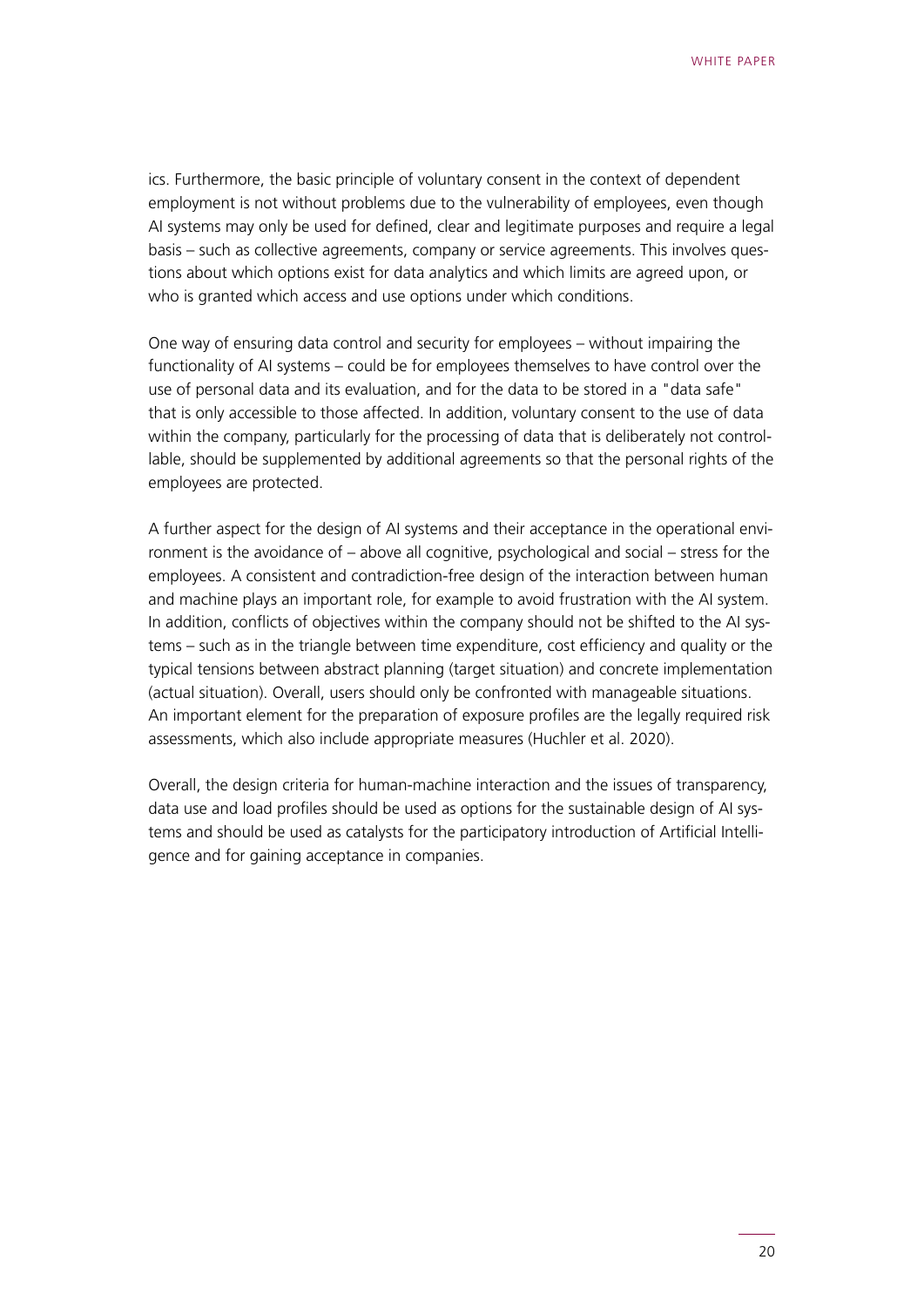#### **Use Case (BMW Group): Smart Data and AI in the press shop**

In the pressing plant, the Munich headquarter processes more than 30.000 sheet metal blanks into body parts every day. Since 2019, every blank has been laser-coded at the beginning. This enables the component to be clearly identified. The "iQ Press" system uses the coding to record material and process parameters such as the thickness of the sheet metal and the oiling layer, the temperature or the speed of the presses and links these to the quality of the parts produced. All this data is sent to a data cloud in real time and is immediately available to the production worker. This increases the transparency of the production process for the employees and they use the findings of iQ Press as an important tool – for example for quality control. This is because they no longer must check all body parts in detail, but only the irregularities that iQ Press has previously identified.

In addition, the use of AI offers the potential to identify recurring patterns in the process based on the acquired data and to use these for continuous optimization. The use of the system thus leads to increased plant efficiency and a further increase in hourly output in the press shop.

Robert Engelhorn, head of the BMW Group plant in Munich, is driving the use of these technologies forward: "The production of a vehicle takes about 30 hours at our plant. Within this time, each vehicle generates considerable amounts of data. With the help of Artificial Intelligence and smart data analysis, we can manage and analyze our production intelligently with this data. The technology helps us to produce our vehicles even more efficiently and to ensure premium quality for every customer. At the same time, we relieve our employees of monotonous and repetitive tasks".

The effectiveness of the innovations is always decisive. "We rely entirely on the experience and know-how of our employees in production. They are best able to judge the steps in which an AI application can provide more quality and efficiency," says Robert Engelhorn.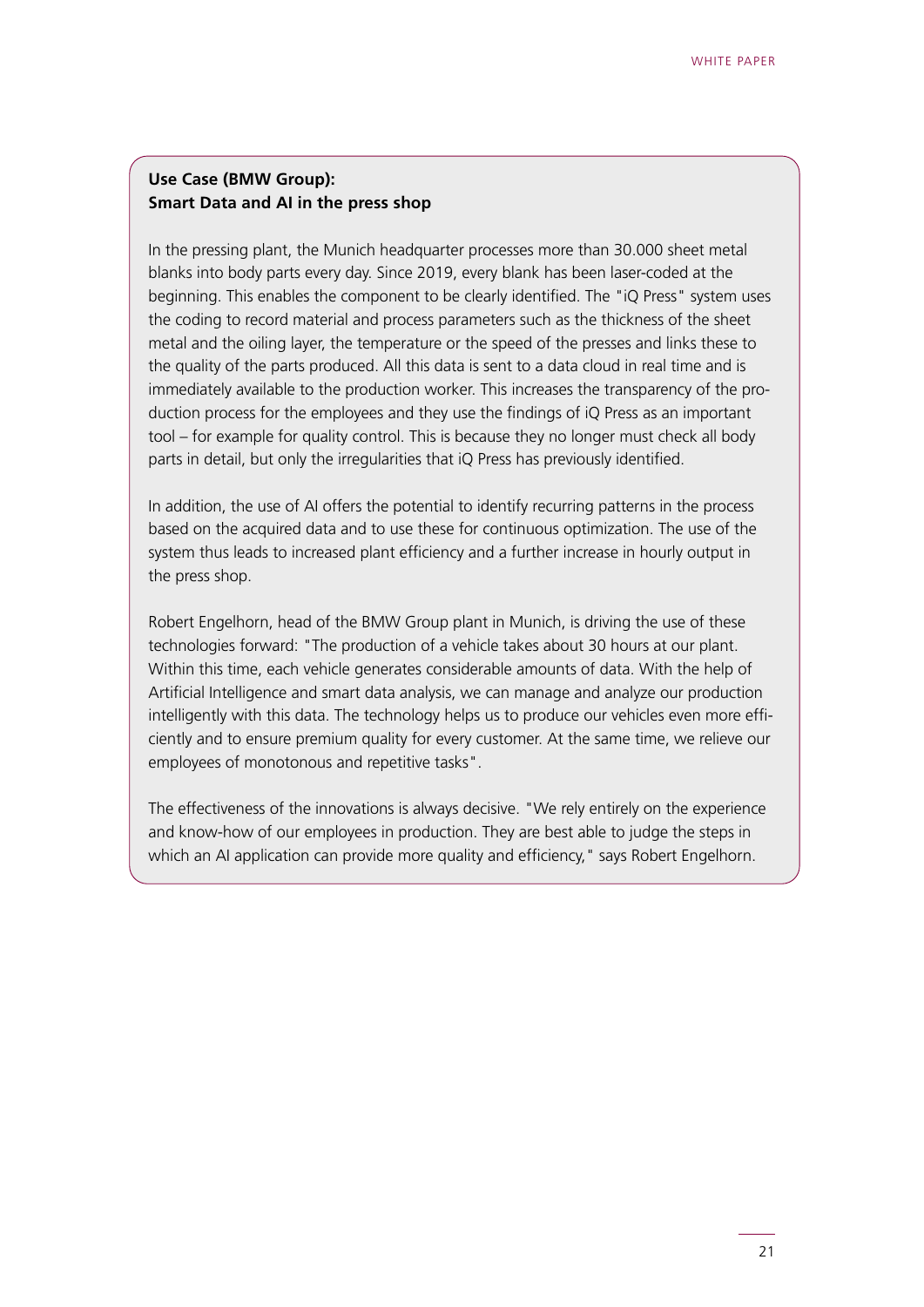#### <span id="page-21-0"></span>**2.3 Preparation and implementation**

The introduction of Artificial Intelligence in companies requires not only a careful and well-thought-out planning and development of the AI system, but especially a suitable integration into existing or new work processes and possibly changed organizational structures. For this purpose, it is necessary, on the one hand, to prepare employees and their representatives for their new tasks at an early stage and to raise the full potential of AI technologies and strengthen their acceptance with suitable qualification measures (chapter 2.3.1). Closely linked to this are the changes in the task and activity profiles of employees, which are often associated with the introduction of new technologies. This question is particularly relevant for Artificial Intelligence, as the relationship between human and machine can also change in the long term (chapter 2.3.2). For many companies, the switch to self-learning systems will not happen overnight. Especially in view of the major changes that self-learning systems can mean for many processes, it is advisable to test the new possibilities in pilot projects, involve employees and gather experience before the systems are introduced across the board (chapter 2.3.3).

#### **2.3.1 Early qualification for new requirements**

Competence development is a key to the successful introduction and acceptance of Artificial Intelligence. In this way, employees are provided with knowledge about the technology, which serves as an information basis for self-determined reflection on Artificial Intelligence, but in particular also enables them to handle AI technologies with confidence, thus forming an important building block for acceptance in the change process. Education and training must also go hand in hand with a cultural change within the company: The employees must be able to handle the technologies, but at the same time the company must also provide suitable structures for the use of digital technologies and Artificial Intelligence.

Employees should be able to competently handle AI-based self-learning systems in digitalized work processes. They should know, for example, what functions the intelligent software they use has based on the models of Artificial Intelligence, how to deal with them and what their advantages and disadvantages are. However, the employees do not have to become IT experts or be able to program and configure AI algorithms. What is decisive is an expertise in basic criteria in order to be able to assess the functioning of AI systems and, on this basis, to be able to deal with such systems.

Companies should create a framework and concrete training, or further education offers for their employees in dealing with AI systems, which the employees can actively and responsibly use. The acceptance of AI technology and the acceptance of the training or further training offers can be further increased by motivating employees to contribute their experience knowledge to the design processes. In addition to technical topics, interdisciplinary skills such as analytical and critical thinking, the ability to judge, creativity, complex problem solving, project and customer management will become increasingly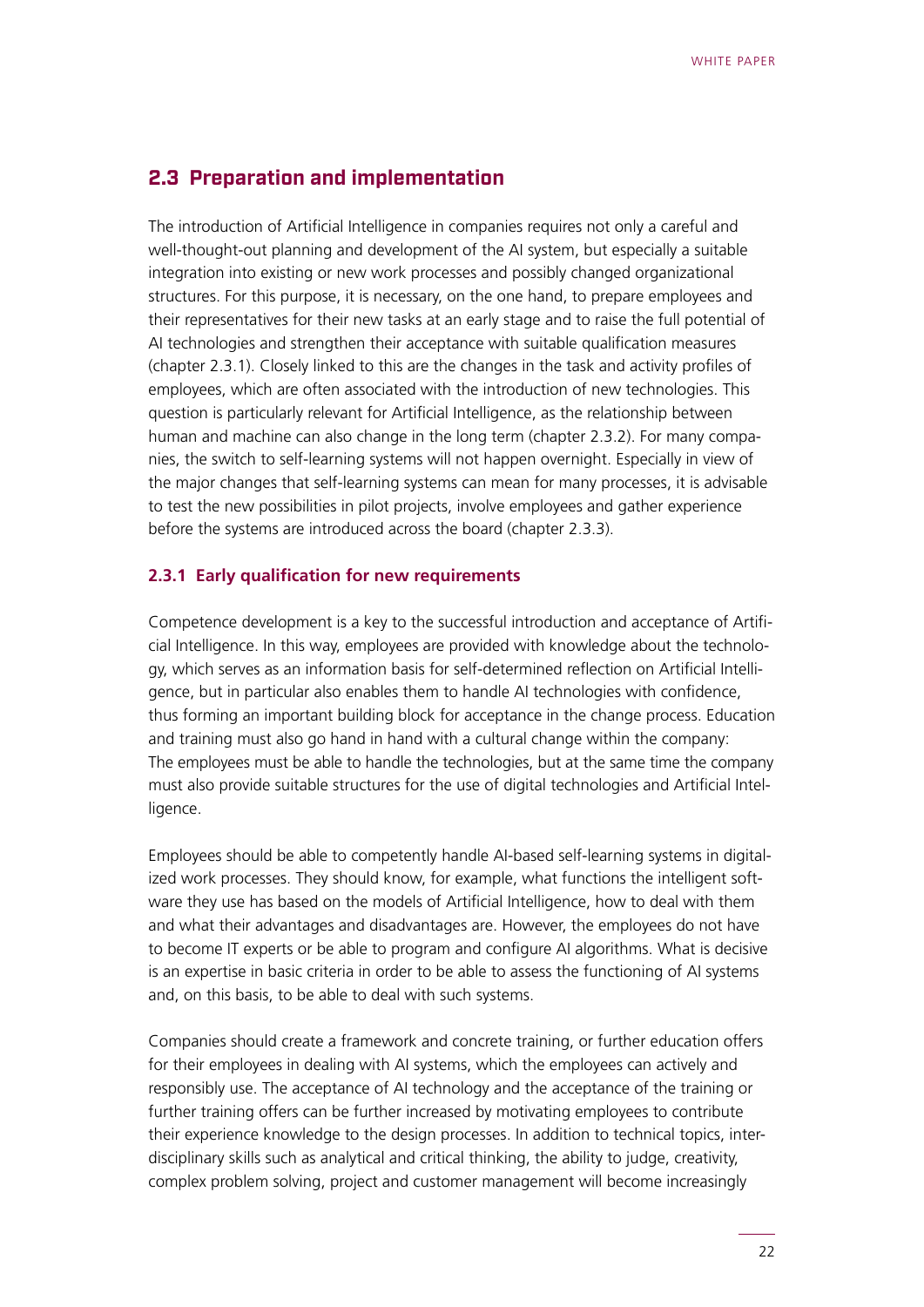important in the future. Against the background of partly new forms of cooperation in teams and networks, the ability to collaborate, communication skills and conflict management will become even more important in the future. In addition, self-management and self-directed learning, willingness to change and independent thinking and decision-making will gain in importance (Jacobs et al. 2020).

| <b>Competence</b>                         | <b>Description</b>                                                                                                                                                                                                                                                                                                                                                                                                                                                                                                                                                      |  |  |  |
|-------------------------------------------|-------------------------------------------------------------------------------------------------------------------------------------------------------------------------------------------------------------------------------------------------------------------------------------------------------------------------------------------------------------------------------------------------------------------------------------------------------------------------------------------------------------------------------------------------------------------------|--|--|--|
| <b>Technical and basic knowledge</b>      |                                                                                                                                                                                                                                                                                                                                                                                                                                                                                                                                                                         |  |  |  |
| Professional competence                   | Employees have the necessary specialist knowledge/skills to perform every-<br>day tasks in the right position. Depending on the position of employees,<br>this may also include, for example, manual skills                                                                                                                                                                                                                                                                                                                                                             |  |  |  |
| Basic digital competences                 | Employees handle conventional digital media and technologies safely and<br>confidently and can work smoothly with standard office programs and<br>digital collaboration technologies in particular. They have sufficient aware-<br>ness of digital security aspects.                                                                                                                                                                                                                                                                                                    |  |  |  |
| Basic knowledge:<br>machine learning*     | Employees know and understand the basics of machine learning including<br>deep learning and neural networks and can apply this knowledge to<br>human-machine interaction.                                                                                                                                                                                                                                                                                                                                                                                               |  |  |  |
| Dealing with the systems                  |                                                                                                                                                                                                                                                                                                                                                                                                                                                                                                                                                                         |  |  |  |
| <b>MMI</b> competencies                   | Employees have skills for the targeted handling of human-machine interac-<br>tion at the current state of the art.                                                                                                                                                                                                                                                                                                                                                                                                                                                      |  |  |  |
| Process and system<br>competence          | Employees can recognize processes and procedures in the company, think<br>in these processes and procedures and structure their own work behavior<br>in processes and procedures. They are also able to describe, reconstruct<br>and model these processes and other complex issues as systems and, on<br>this basis, make forecasts and design options for action. In concrete terms,<br>the employees realize the specifics of the influence of AI on company pro-<br>cesses and are able to optimize their own work processes with regard to<br>cooperation with AI. |  |  |  |
| Problem solving<br>competence, resilience | Employees can quickly recognize unexpected situations and difficulties,<br>deal with them and develop suitable solution strategies. This includes in<br>particular the knowledge and, if necessary, the practical ability to intervene<br>in AI-controlled processes.                                                                                                                                                                                                                                                                                                   |  |  |  |
| Reflection competence                     | Employees can critically interpret and evaluate the information and results<br>of AI systems. They can independently and competently assess when trust<br>in AI systems and the data generated by AI systems is justified.                                                                                                                                                                                                                                                                                                                                              |  |  |  |

#### **Table 3: Overview of possible AI-related competences**

Note: Own presentation. \*Further information on the term machine learning as well as other technical terms related to the topic of self-learning systems and Artificial Intelligence can be found in the glossary of Plattform Lernende Systeme under [https://www.plattform-lernende-systeme.de/glossar.html.](https://www.plattform-lernende-systeme.de/glossar.html)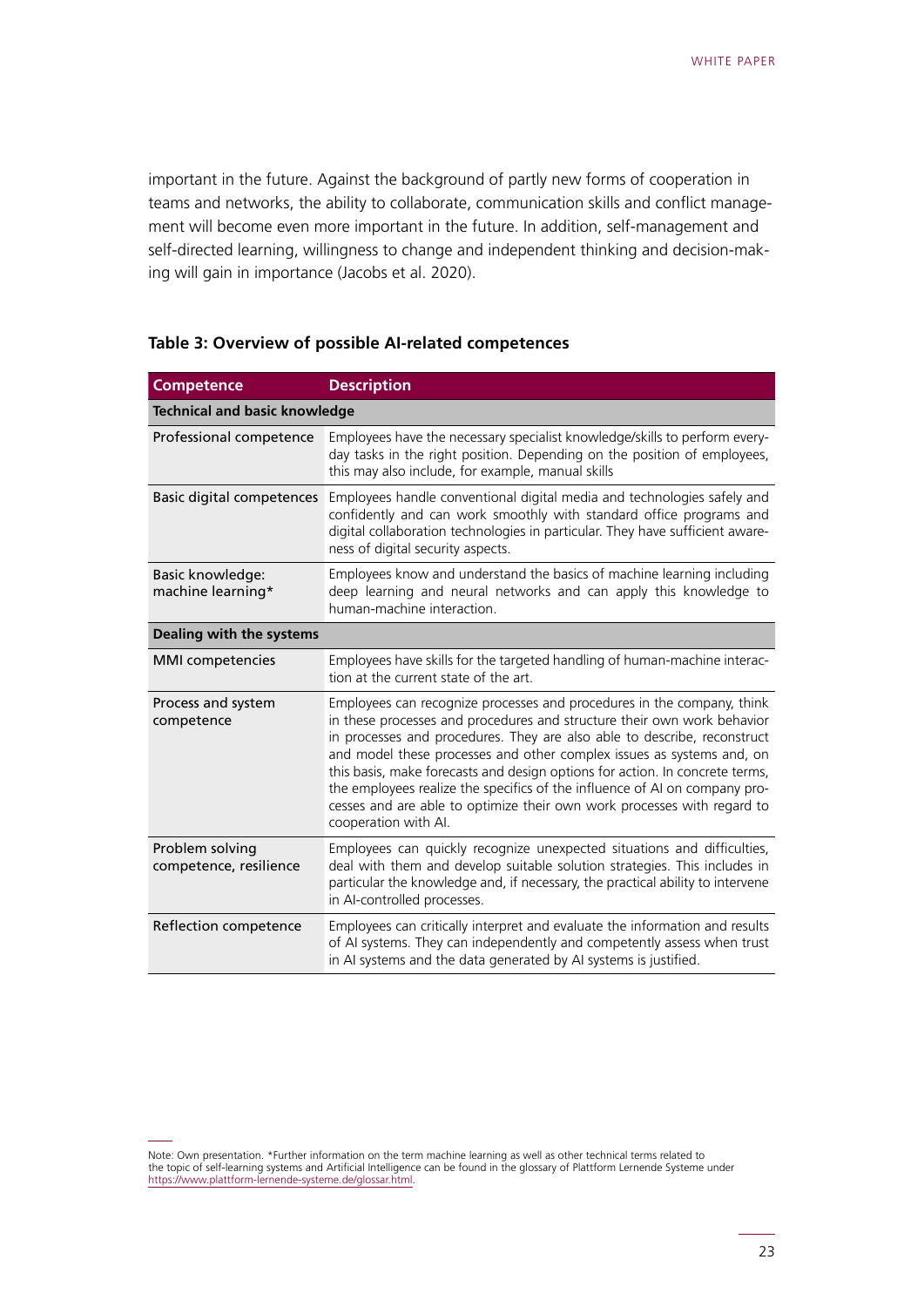| <b>Competence</b>                                                    | <b>Description</b>                                                                                                                                                                                                                                                                                                                                                               |  |  |  |
|----------------------------------------------------------------------|----------------------------------------------------------------------------------------------------------------------------------------------------------------------------------------------------------------------------------------------------------------------------------------------------------------------------------------------------------------------------------|--|--|--|
| Design of work processes                                             |                                                                                                                                                                                                                                                                                                                                                                                  |  |  |  |
| Self-competencies                                                    | Employees have a enough degree of personal responsibility and self-organ-<br>ization. They have the curiosity and willingness to learn how to use new<br>technologies and to work with them.                                                                                                                                                                                     |  |  |  |
| Social and<br>communication skills                                   | Employees can participate in teams of different composition. They can<br>work with colleagues from different professional backgrounds and with<br>different levels of experience and competence. In contact with customers<br>and users of AI systems, employees can explain the specifics of using AI<br>systems in a way that is appropriate for their area of responsibility. |  |  |  |
| (Personnel) manage-<br>ment, leadership skills,<br>change management | Employees can organize a team, coordinate and delegate tasks (bundles).<br>They can communicate potentials and limits of Artificial Intelligence, take<br>away fears and activate further training potentials. When integrating AI<br>systems into company processes, they can formulate reasonable goals<br>and thus help to shape the change process.                          |  |  |  |
| Decision-making<br>authority                                         | Employees know their responsibilities and can make reliable, well-consid-<br>ered decisions within the scope of their responsibilities.                                                                                                                                                                                                                                          |  |  |  |
| Adaptability, transfer                                               | Employees can adapt to new technical possibilities and challenges and to<br>adjust their working methods accordingly.                                                                                                                                                                                                                                                            |  |  |  |

The introduction of new technologies and in particular of self-learning systems based on Artificial Intelligence methods always initially leads to insecurity and uncertainty among employees. If employees do not know which introduction and development activities are planned in the company and what the AI systems to be introduced do technically (how they learn, which tasks they perform, etc.), the design process will only gain little acceptance from employees. This also limits the employees' willingness to perform and productivity. This is especially true when AI systems are used in work processes in which personal data of the employees are collected and processed.

In order to prevent a possible negative spiral of distrust and loss of productivity through the introduction of AI systems from the outset, information should be provided on the basic functioning of the AI technology used and appropriate skills in the handling and use of the systems should be taught. At the same time, employees – and managers – should be able to develop a reflexive and critical awareness of the use of AI systems. This presupposes that they have or can gain knowledge of how AI procedures work in principle and, in particular, how the software that uses AI technology works. For example, users should be aware of what data in general and personal data in particular is collected, where the data is located and who has access to it, how the data is processed by the AI system, the criteria according to which the AI system learns, who has access to the evaluated data and for what other purposes it is used. Information about the basic functioning of an AI system enables its mode of operation, actions and functions to be understood.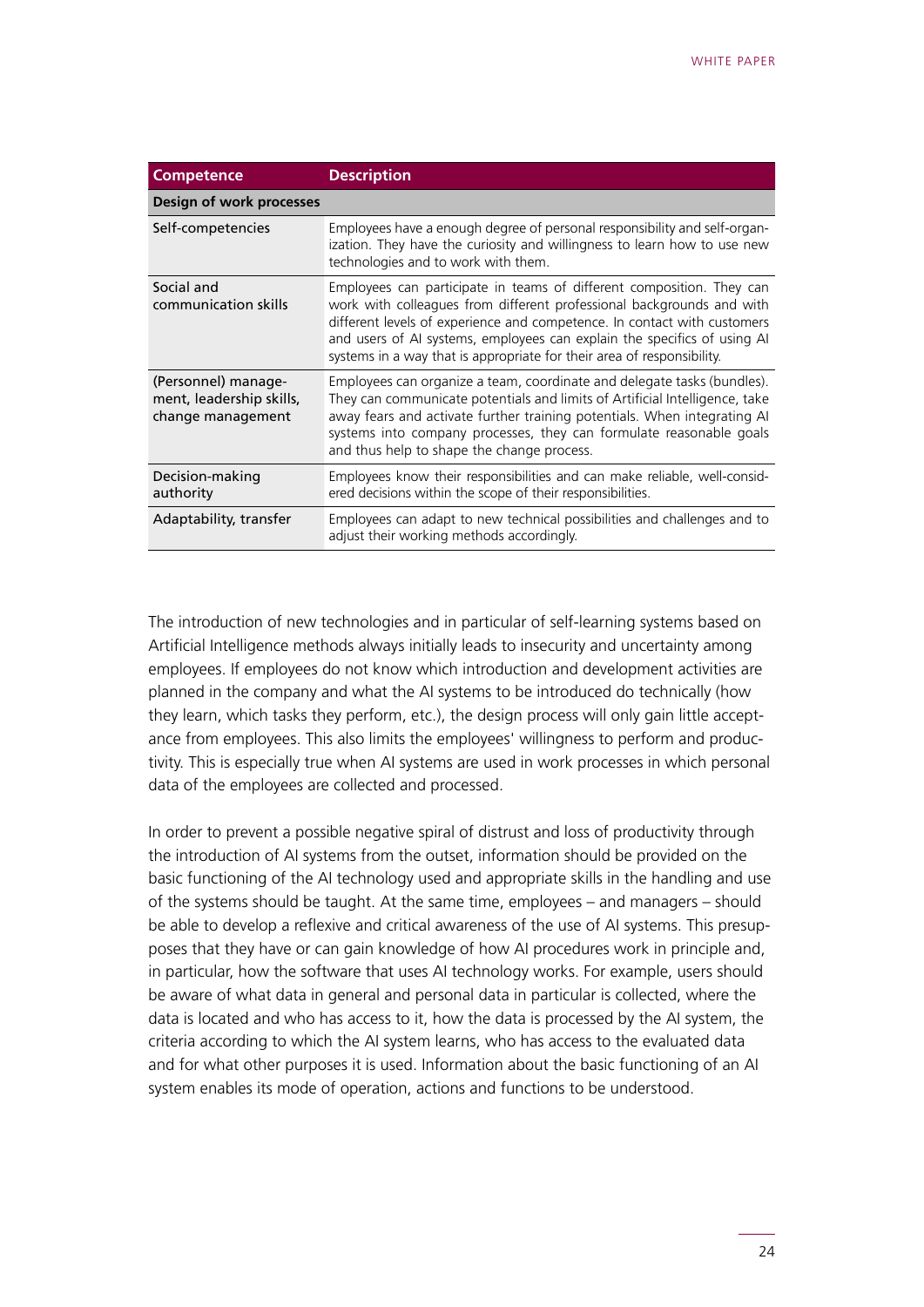In addition to basic information about the AI system, employees should also be prepared for the introduction and use of an AI system in a concrete operational application. The competence development of the employees starts with the information and justification about the aim and purpose of the AI system. Among other things, employees should be told which requirements and competences are necessary to handle the AI system, how these competences can be acquired, how the AI system can be operated safely and in a health-conscious manner, which work processes change and how, which activities are newly linked to each other, whether new ways of communication and cooperation are created, whether powers of instruction and responsibilities change, whether new procedures and regulations are necessary to handle the AI system and how to deal with errors, malfunctions, attacks or other emergency situations. Exemplary competences are listed which support employees and the company in coping with the design process of AI-based work systems.

#### **Use Case (Infineon Technologies): Regular learning and knowledge exchange formats for employees**

The digital transformation and the introduction of AI technologies as part of the digital change require a holistic and agile approach in the company, involving all employees. This involves the communication of technology potentials, the reflection of changes and opportunities in all areas, but also the development of knowledge and active discussion at all levels and through all channels (such as the intranet or internal and external events).

Under the slogan **"talk #digitalization"**, for example, regular events on digitization and Artificial Intelligence take place with active and lively participation up to board level. The events are accessible to all employees, both personally and digitally, and provide information about external and internal developments as well as real-life applications of Artificial Intelligence – through lectures, poster sessions and discussions. Employees can actively participate and contribute. The events are prepared and conducted by expert groups. Through these regular information events, an explorative approach to ethics, technology and value generation is pursued, with a focus on intensive exchange between employees from all areas. The format has proven its worth as a meeting place for experts as well as a contact point for interested parties who wish to obtain an initial overview or seek contacts for the implementation of their own ideas. Use cases are always discussed – from the problem/question to data questions and approach to technical implementation and scaling. This accelerates an iterative learning curve for the entire company – from discovery and experimentation to learning and implementation. Existing technologies, processes and business models are scrutinized and adapted if necessary.

When AI systems play an increasing role in manufacturing processes and product requirements, many employees are faced with major challenges. A great deal of willingness to learn is required of them in order to master this change. Classical training phases are often not possible in their breadth and are usually not target-oriented, because the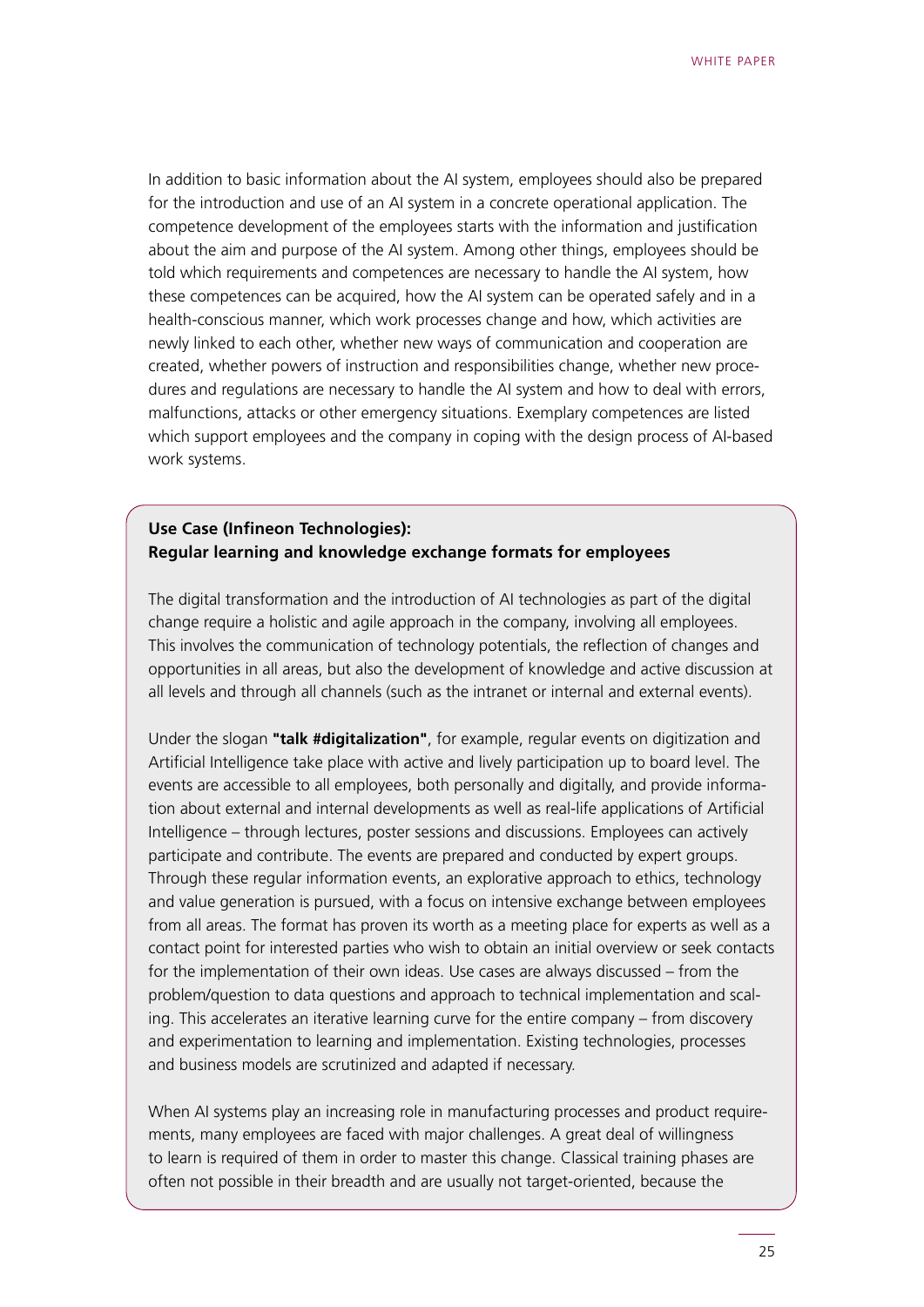solutions often must be worked out iteratively first. This makes it even more important to involve the employees of a company in the development and value contribution of new solutions right from the start and to give them regular learning impulses to ensure that they continue to learn from and with each other. With a **technical seminar on Deep Learning**, for example, Infineon is pursuing the goal of a sustainable exchange of knowledge for employees from different areas.

For targeted knowledge build-up in specific fields such as Big Data and Deep Learning, Infineon relies on the so-called I-Community as a network with multiplier function for the permanent exchange of knowledge within the company – also on topics related to digitalization and Artificial Intelligence. These I-Communities are networked with other internal networks on related topics and with numerous universities and research institutes. The I-Communities also prepare and conduct symposia and training sessions for other employees – thus complementing the transfer of knowledge throughout the company.

#### **2.3.2 Work organization and distribution of tasks**

Artificial Intelligence can – depending on the system design and the area of application – require changes in the organization of work and in the distribution of tasks within the company, but also in the relationship between human and machine. For this reason, these issues should be considered at an early stage and those affected, who usually have valuable expert and process knowledge, should be involved. In this way, frictional losses during the introduction of AI systems can be reduced, possible conflicts and reservations of employees can be better anticipated and moderated and the change process in Artificial Intelligence can be made more sustainable. An early risk assessment can also help to correct possible undesirable developments in the early stages. All in all, the aim is not to set up hurdles for AI systems, but to describe sensible instruments for productive and safe use and to define the scope of action for employees.

The scope of action for employees depends on the design – especially the work organization and adaptability of AI technology or the available alternative tools and aids. Particularly in the case of learning systems, care must be taken to ensure that enough decisionmaking options remain with the employees and that they do not become an appendage to "autonomous systems". Meaningful and holistic activities are an important criterion of work design. AI technologies offer the potential to achieve goals at different (impact) levels. Self-learning systems should support employees in making decisions that are not fixed as objectives (proposed decisions): For example, they should only give hints and proposals for solutions to conflicting objectives, while the decision-making authority over the execution of a (work) activity should remain with the individual.

An important question in Artificial Intelligence is the attribution of responsibility between human and machine and the resulting follow-up questions for work control and liability.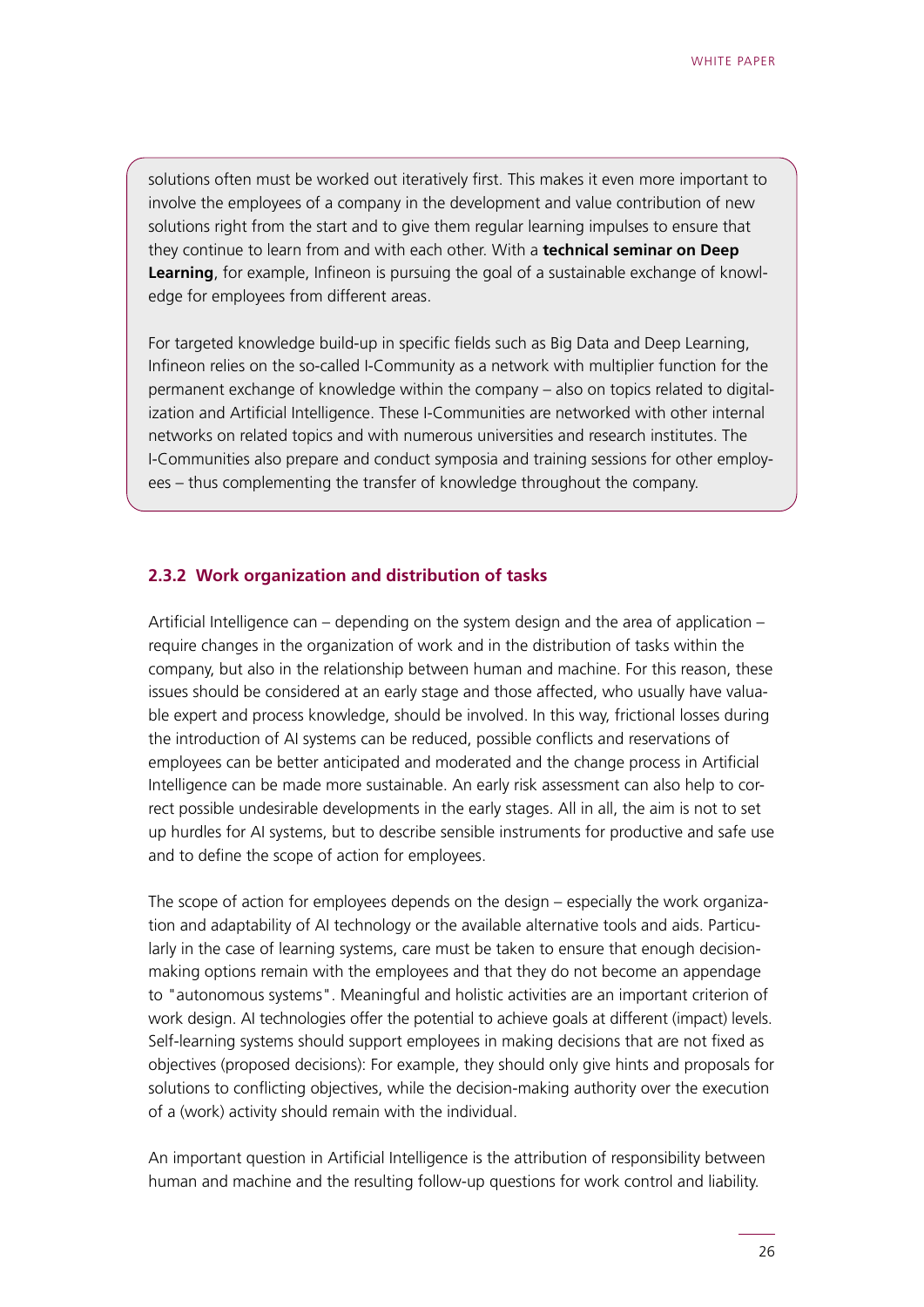Since different levels of algorithmic decision making or decision support are possible, the responsibilities for interaction with AI systems should be regulated. Questions regarding work control (instruction) by Artificial Intelligence and questions of liability under labor law must also be clarified. It should be agreed that labor law consequences for employees, which could theoretically result from "digital guidance" or predictive analysis of an AI system, should be bindingly excluded in advance. Otherwise, acceptance problems could become a serious obstacle to the operational implementation of AI systems, even if ergonomics are improved.

In the assessment of work processes in which AI systems directly or indirectly control or influence elements of the work activity, a foresighted risk assessment is important. These work processes, which are wholly or partially controlled by an AI system, are more costly to correct than previous processes. The effects on the safety and health of the employees should therefore not only be assessed in the planning process – i.e. in the work preparation – but should – if possible – already be integrated in the acquisition or configuration of the AI system or in the specification sheet of the software to be programmed. The possibilities for an error-, accident- and failure-free, safe and health-friendly work process as well as for work ability and productivity can thus be used in a targeted manner.

A good practice to be recommended for conducting a risk assessment also for AI-based work processes is to first (1.) identify affected work areas and activities, (2.) identify risks and pressures caused by the AI system in these areas and activities, and identify changed communication, organization and cooperation processes, including necessary aspects of data security and data protection, (3.) to demand transparent, comprehensible information from the manufacturer or provider of the AI system about which data is collected and processed, where the data is stored and who has access to the data, (4.) assess the identified pressures to determine whether they cause hazards, (5.) define necessary protective measures, (6.) take the defined measures into account when procuring or programming the AI system, (7.) to investigate the possibilities of effectiveness control by the AI system itself and by responsible persons and to control the effectiveness of the measures accordingly, and finally (8.) to document the processes of risk assessment (possibly by the AI system itself) – such as access regulations and times of data access, responsible decisions of the AI system and of persons in the process etc.

#### **2.3.3 Experimental phases and area-wide**

The change processes in Artificial Intelligence should increasingly include pilot and experimental phases in which experience and best practice examples can be gathered. These phases can make it possible to check the effects and interfaces of the AI systems with regard to the objectives and with a view to humane work design, as well as to exclude undesirable effects as far as possible and to gain positive experience with the systems in the working environment – for example with regard to the benefits. Within the framework of these pilot and experimental phases, employers and employees can find a suitable balance in order to reconcile the protection needs of the employees with new flexibility requirements of the company in transformation.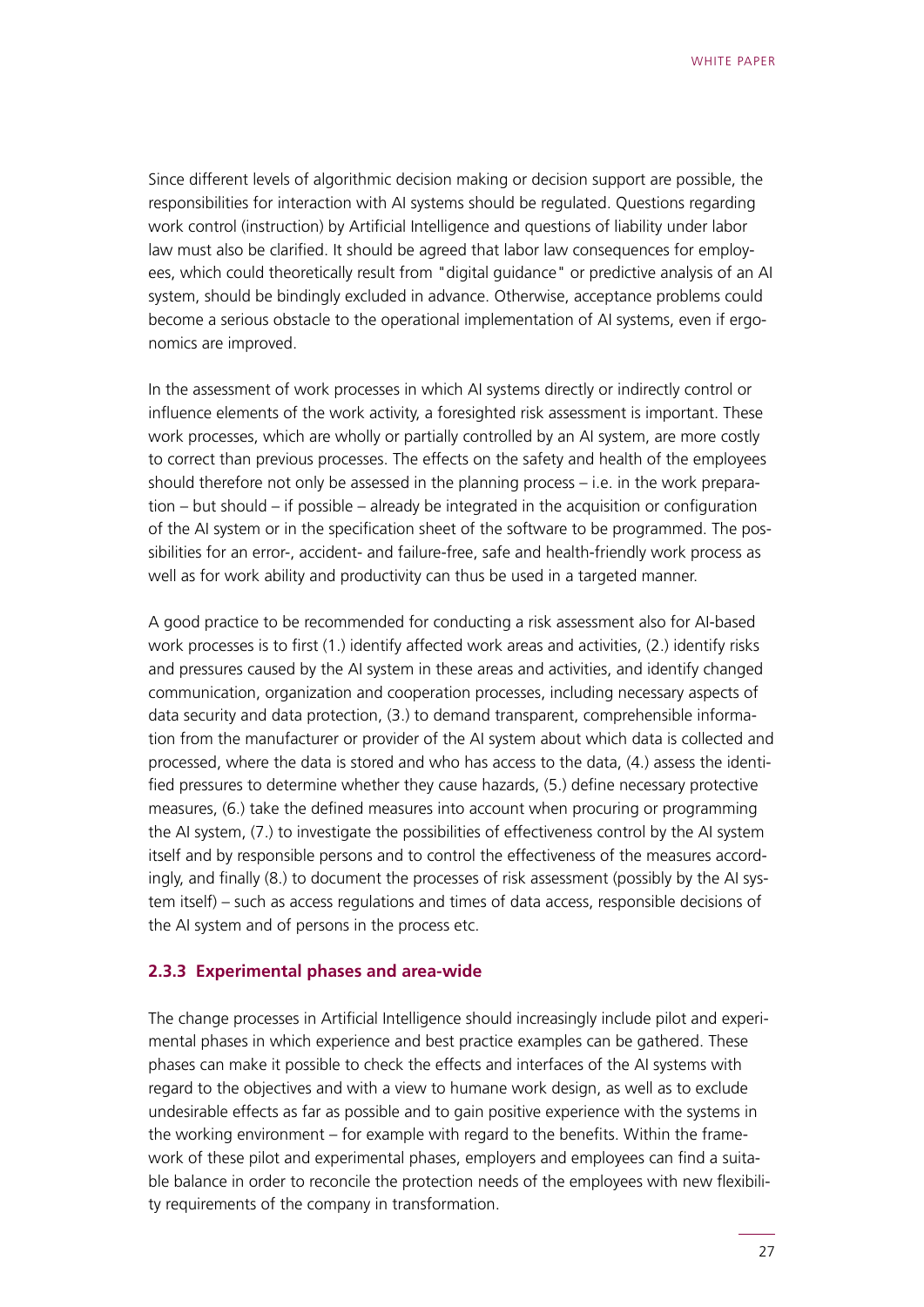Pilot and experimental phases are of great importance due to the high dynamics of technological development in the field of Artificial Intelligence: trying, experimenting, evaluating, accepting – but also rejecting and learning as early as possible – should also be part of the change process in Artificial Intelligence. These phases of practical testing open up – also in the sense of a process-oriented participation of employees and their representatives – the possibility to make necessary changes before a comprehensive introduction and to integrate the experience and process knowledge of the employees even better – for example in the planning of work processes, activity profiles or organizational structures.

Trial phases also allow for a broader information base on how an AI system works and a more thorough assessment of its potential and impact. In addition, it will also make it possible to better assess competence requirements and to implement qualification measures in a more targeted manner. Pilot projects and real laboratories can thus help to minimize frictional losses during the introduction in the company, offer an important basis for the change process and process-oriented participation and at the same time contribute to the acceptance of AI systems based on practical experience among employees.

#### **Use Case (ABB): Joint development with the customer and inclusion of employee feedback**

The quality assurance of batch processes is complex and time-consuming. ABB Ability BatchInsight automatically detects deviations so that plant operators can correct them immediately. The prototype of ABB Ability BatchInsight was developed in ABB's research center in Ladenburg and was subsequently supplemented by findings from customer interviews. The ABB developers interviewed numerous end users about their batch analysis activities and their wishes for the visualization of the large data volumes, among other things. The result was a monitoring solution tailored to the requirements of process engineers and plant operators in batch production. Intuitively operated, it enables process faults and their causes to be determined without special analytics know-how. The user interface of ABB Ability BatchInsight can be easily integrated into process control systems, so that plant operators always have all the essential information immediately. This feedback from the application of BatchInsight in the real plant, both experimental and in productive operation, in turn serves to further develop the digital services.

The Intelligent Knowledge Assistant (IKA) assistance system from ABB was also initiated as a prototype at the ABB Research Center, matured through customer feedback and further fine-tuning. IKA is specially designed for industrial use and supports employees on request and event-driven to work safely and efficiently. Thanks to user feedback prior to the nationwide introduction, the AI system could be (further) developed in such a way that the growing flood of unstructured data that accumulates in the IT landscapes of companies in the course of digitalization can be processed in a task- and role-specific manner and made usable as process knowledge. Instead of having to deal with countless applica-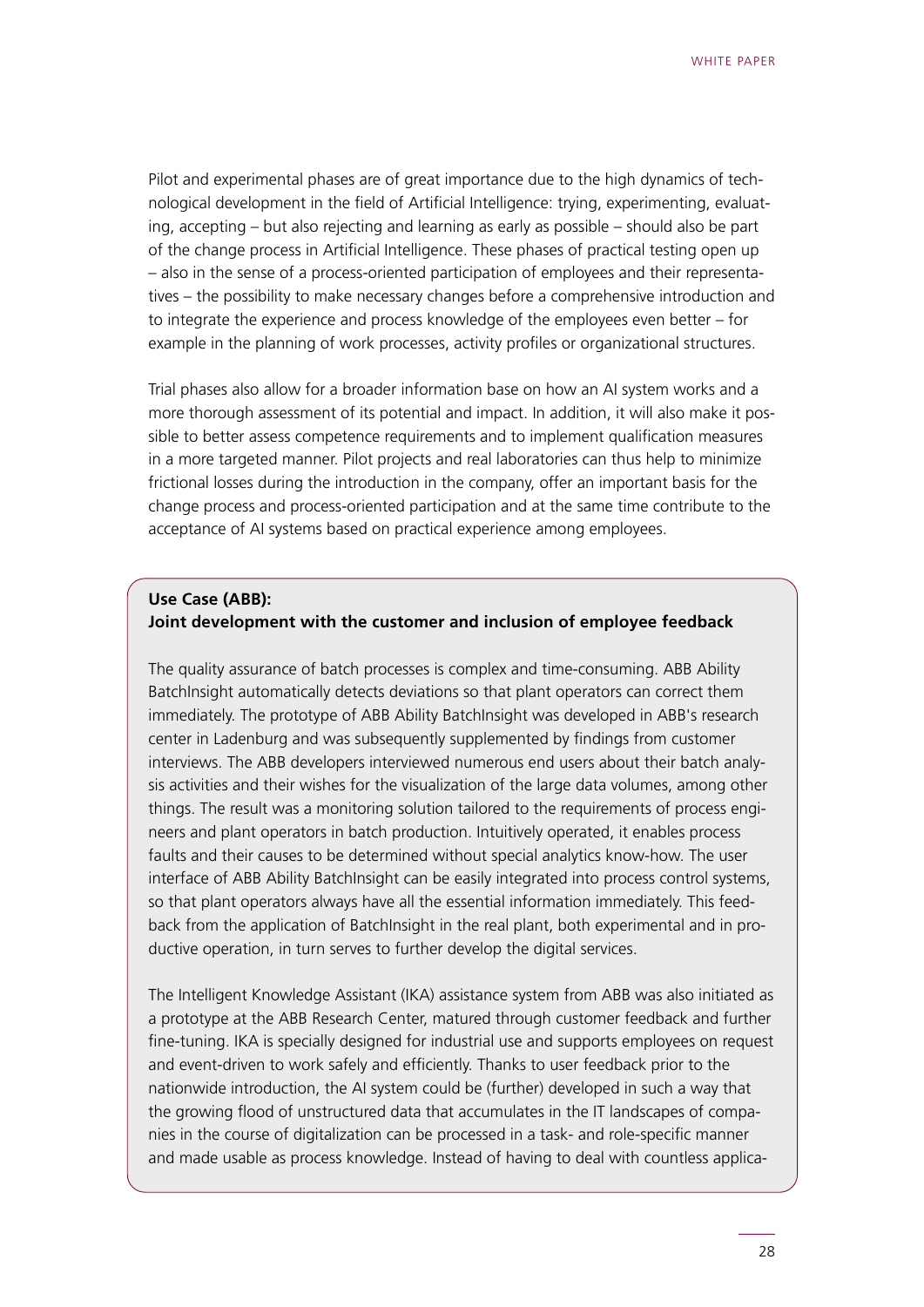<span id="page-28-0"></span>tions, databases and information, employees can concentrate on their respective tasks. They receive exactly the content they need for this purpose – individually tailored to their knowledge and experience. Even the operation of the AI system could be designed intuitively through feedback during the pilot phase, so that no special IT know-how is required. In this way IKA bridges the gap between the algorithms of Artificial Intelligence and the domain expertise of employees in the process industry. Feedback mechanisms allow the digital helper to become better with every assignment.

#### **2.4 Evaluation and adaption**

Once self-learning systems have been introduced, a company faces a phase that is almost as important for the success of the transformation process as the planning and introduction. Plans that have been made, criteria that have been defined and tasks that have been assigned must now prove themselves in practical everyday life in the most diverse company processes. The use of AI systems and especially the defined criteria and standards for human-machine interaction geared to good work must be evaluated with the systematic involvement of the employees and adapted if necessary – initial conclusions have already been drawn in the experimental phases and have been incorporated into the design of the nationwide introduction. Over time, companies are gaining more and more experience with the use of AI systems in their products and internal processes. Making the best possible use of this experience means incorporating it into future innovation processes using suitable methods (chapter 2.4.1). Here too, the company can and should pay attention to the rich experience of those who are constantly working with the learning systems: The participation of the workforce in further innovation processes thus rounds off the cycle of the transformation process (chapter 2.4.2).

#### **2.4.1 Review, evaluation and adjustment**

The introduction of AI systems in a company should always take place with the involvement of those affected by the systems and their interest groups. The involvement of employees in the selection of areas of application and functionalities results in initial application possibilities in experimental phases. Here the company has the opportunity for the first time to identify the real effects on employees in pilot projects. Do the AI systems contribute to a working environment that promotes personality? Does the distribution of tasks between the person and the AI system allow for personal development of the employee? Do the systems support the employees or does the change represent an additional burden? Are agreed data protection and privacy guidelines adhered to and are they perceived as enough by the employees? What were the results of the risk assessment and what measures can be derived from it?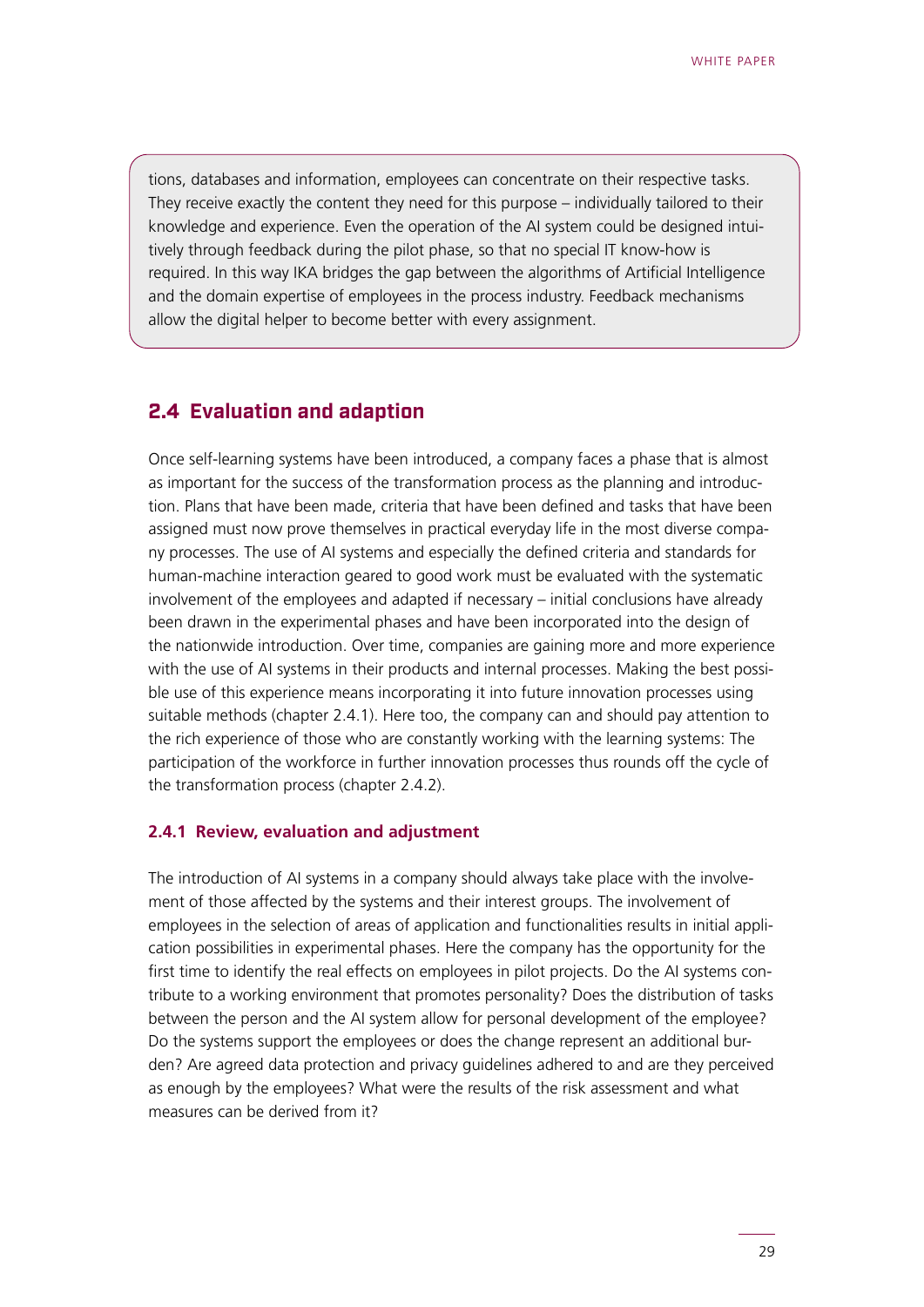These and similar questions will be answered during an evaluation of the pilot projects. The evaluation must be carried out in close contact with the employees: Only they have the necessary direct insight into the work with the AI systems to be able to answer many of the relevant questions. The involvement of employees and their representatives in evaluation processes must be characterized by an open-ended character including the possibility of open and honest criticism. This objective of evaluation must be clearly communicated and transparently adhered to in order to create the necessary basis of trust that the evaluation process requires.

The evaluation accompanies the selected employees and the company during the experimental phases. At the end of these phases, the persons responsible on the company side, the affected persons and their interest groups as well as (possibly) the developers or providers of the AI systems come together to make a neutral evaluation of the systems used. This evaluation must consider the economic interests of the company in the new technology on an equal footing with the feedback from the workforce and the results of the impact and risk assessments. If discrepancies are found, the division of work, guidelines, working conditions or even the systems themselves must be adjusted. If stakeholders find that there is too wide a gap between expectations and results in the use of AI systems, it is advisable to start a further experimental phase under new and adapted conditions.

As soon as, as a result of this process, an honest consensus has been reached with the employees on the widespread use of the relevant systems, nothing more hinders the introduction into the larger corporate context. The number of people affected is growing rapidly with this step: Therefore, it is necessary to evaluate the change processes to the AI systems in the entire company again with the involvement of all affected people. Every employee has an individual personality and therefore has potentially individual difficulties with the new technologies. The evaluation, assessment and adaptation within the framework of pilot projects can therefore not replace the evaluation in a larger context. All evaluation cycles should also consider the situation of employees in training.

In contrast to conventional analogue and digital technologies, self-learning systems differ in their ability to develop independently. This means that the results of an initial evaluation of the introduction of an AI system should not be rigidly considered valid. The development of the systems should be accompanied by evaluative reviews at regular intervals. Since, logistically speaking, it is not always possible to involve the entire staff in a detailed evaluation process, suitable methods of involving those affected must be found in order to obtain the most comprehensive picture possible of the assessments. From these accompanying evaluations, the company gains experience over time in dealing with self-learning systems in company processes and products. On the one hand, these experiences are fed back to the further development of the existing systems and on the other hand can contribute to becoming an impetus for future innovations.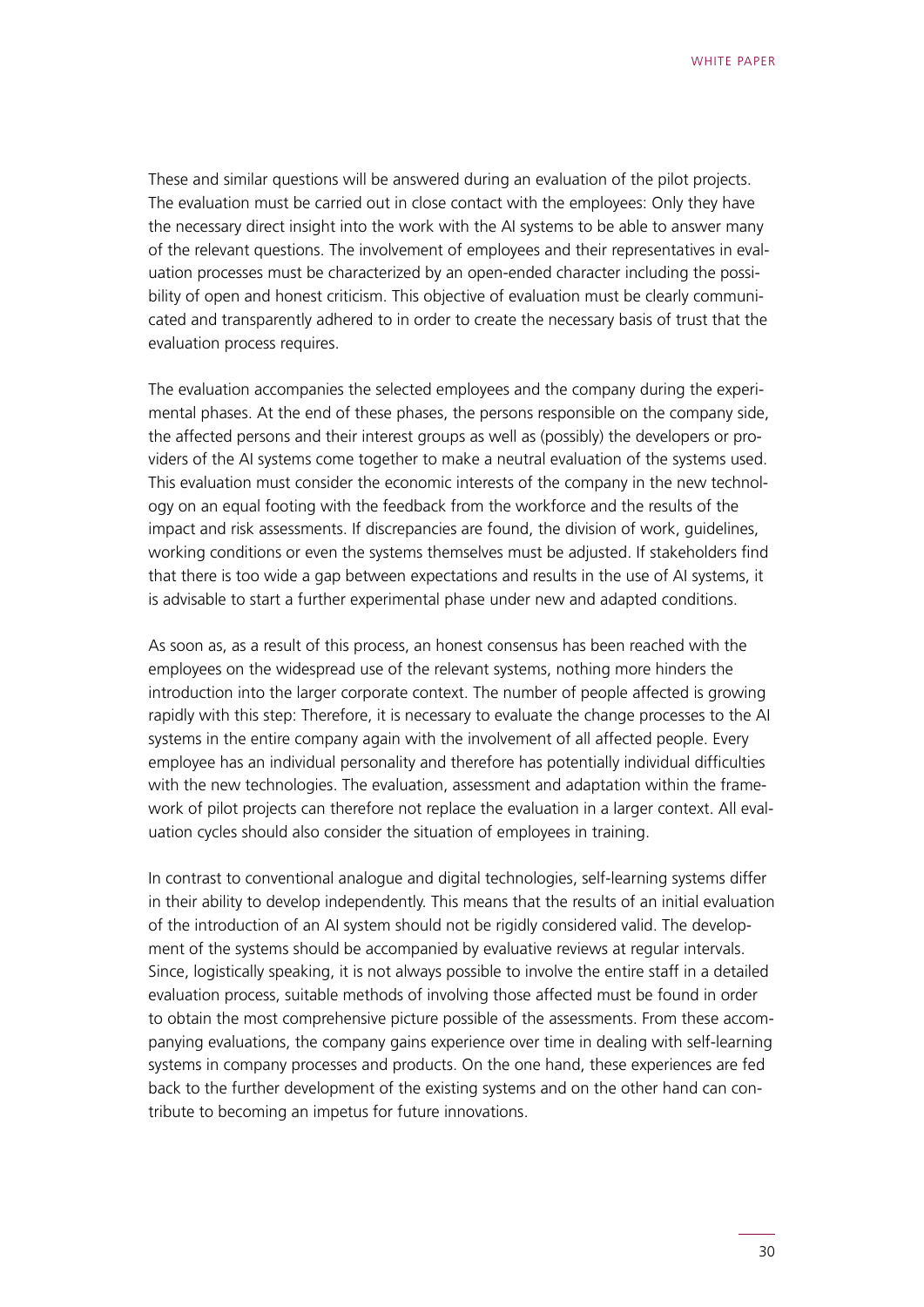#### **2.4.2 Participation in further innovation processes**

After the introduction of self-learning systems in a company, it is mainly the employees who work with the systems daily who gain experience in using them. These experiences are a treasure that a company must use to initiate further innovations and to remain at the forefront of technological developments. Over time, the employees become experts in handling the AI systems: They know the difficulties and optimization options as well as the potential of the self-learning systems. In addition, the employees are specialists in their core areas of work, having received excellent training. They are therefore also the first point of contact for identifying new application possibilities for AI systems in their field and can thus become the driving force behind new innovations.

However, the employees themselves are not AI experts. A company that wants to use the innovation potential in its workforce must therefore develop suitable methods to integrate the experience and ideas of its employees into future innovation processes. This begins with an open corporate culture that promotes creative thinking and gives employees the space to develop ideas for new applications or systems. These can be introduced, for example, in idea competitions or with the help of other incubation instruments. Co-determination bodies also often act as "innovation promoters" – their members often have many years of experience in the company and know the company as well as the employees.

An important factor in making a meaningful contribution to innovation processes is that interdisciplinarity is practiced in the company. The various specialists do not have to become AI experts. Nevertheless, an understanding of the performance and limits of self-learning systems always at the current state of the art as well as a view beyond one's own subject-specific horizon is not only helpful, but rather necessary to develop innovative AI ideas. The exchange between different company departments is helpful for this.

At the same time, the participation of employees and codeterminants in further innovation processes offers the added value that they can participate in the design of new systems right from the start. If the ideas for an AI system, which is to optimize work processes used within the company, are based on the working reality of the employees, the developed system can ultimately be better integrated into this working reality. In this way, it is possible to avoid the need for costly adjustments.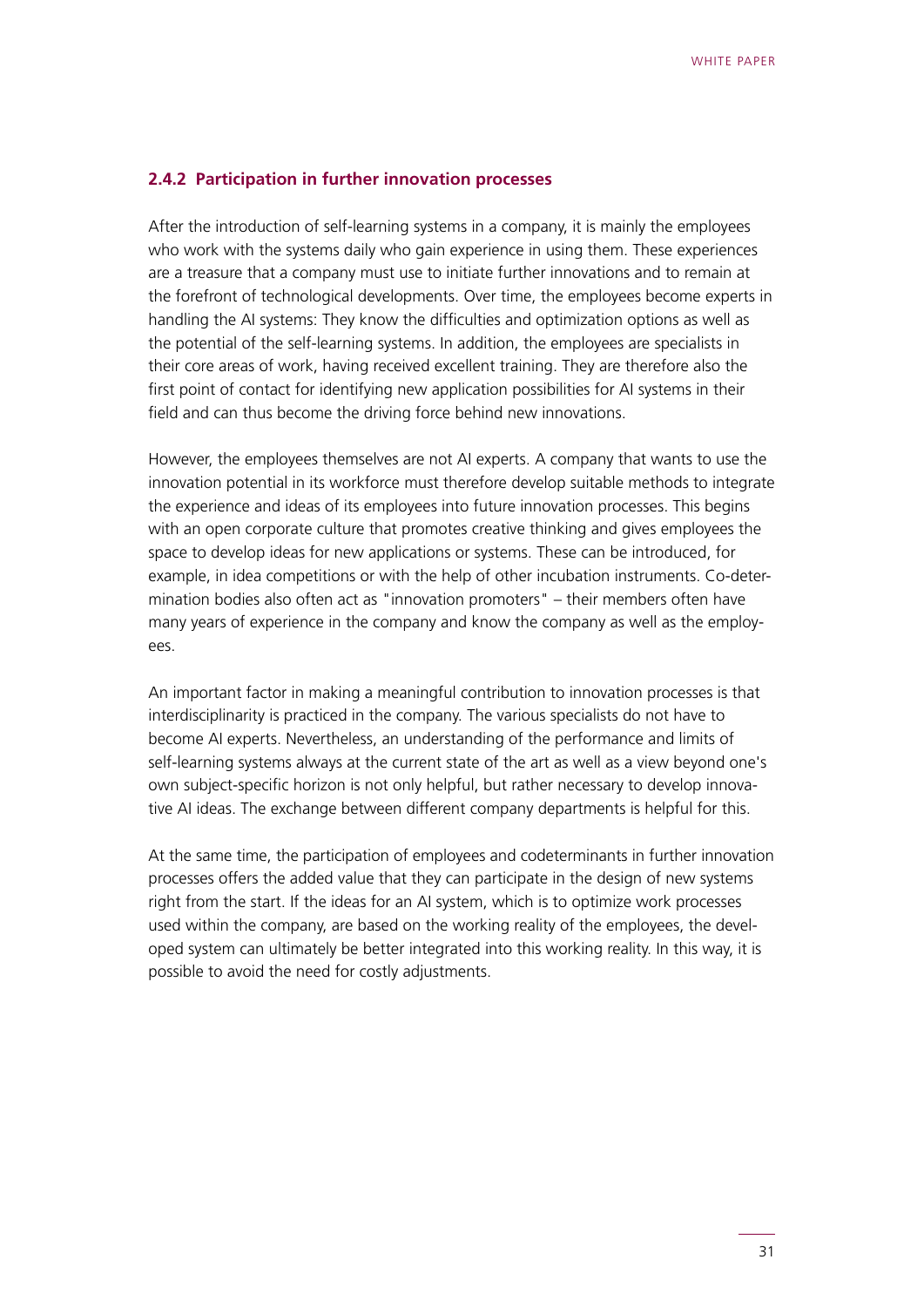### <span id="page-31-0"></span>3. Conclusion and outlook

AI systems are changing the everyday working life of employees in many areas in a sustainable way. The use of Artificial Intelligence offers a wide range of opportunities for both employees and companies. At the same time, the introduction of AI poses challenges for both companies and employees – such as the handling of personal data, due to concerns about surveillance or the humane design of working conditions.

We are still at the beginning of a transition phase to AI technologies and companies have the opportunity to explore opportunities and potential as well as the risks and challenges of AI systems in good time and to discuss design options so that the use of AI benefits the economic success of the companies as well as contributing to the good work and personal development of the employees.

This opportunity must now be used in a targeted manner. The white paper shows the possibilities as well as concrete solutions and best-practice examples of how AI systems can be introduced successfully and in the interest of the employees in the company. The challenges and design options for companies are oriented to the phases of the change process: Starting with the objective and impact assessment, through planning and design, preparation and implementation, to evaluation and continuous adaptation, starting points are formulated which are directed at companies – explicitly also at small and mediumsized enterprises – and those responsible in the companies as well as employees and their representatives and management.

The involvement of employees and their representatives is a central interface for a successful transformation process in every phase of change management: Based on the employees' work reality, approaches to solutions can be designed and adapted in the best possible way in order to achieve acceptance for the use of Artificial Intelligence, changes in work organization or in the handling of personal data.

There are many options available to companies for a successful transformation process. The following table summarizes the most important design options developed and presented in this white paper, based on the four phases and their individual aspects.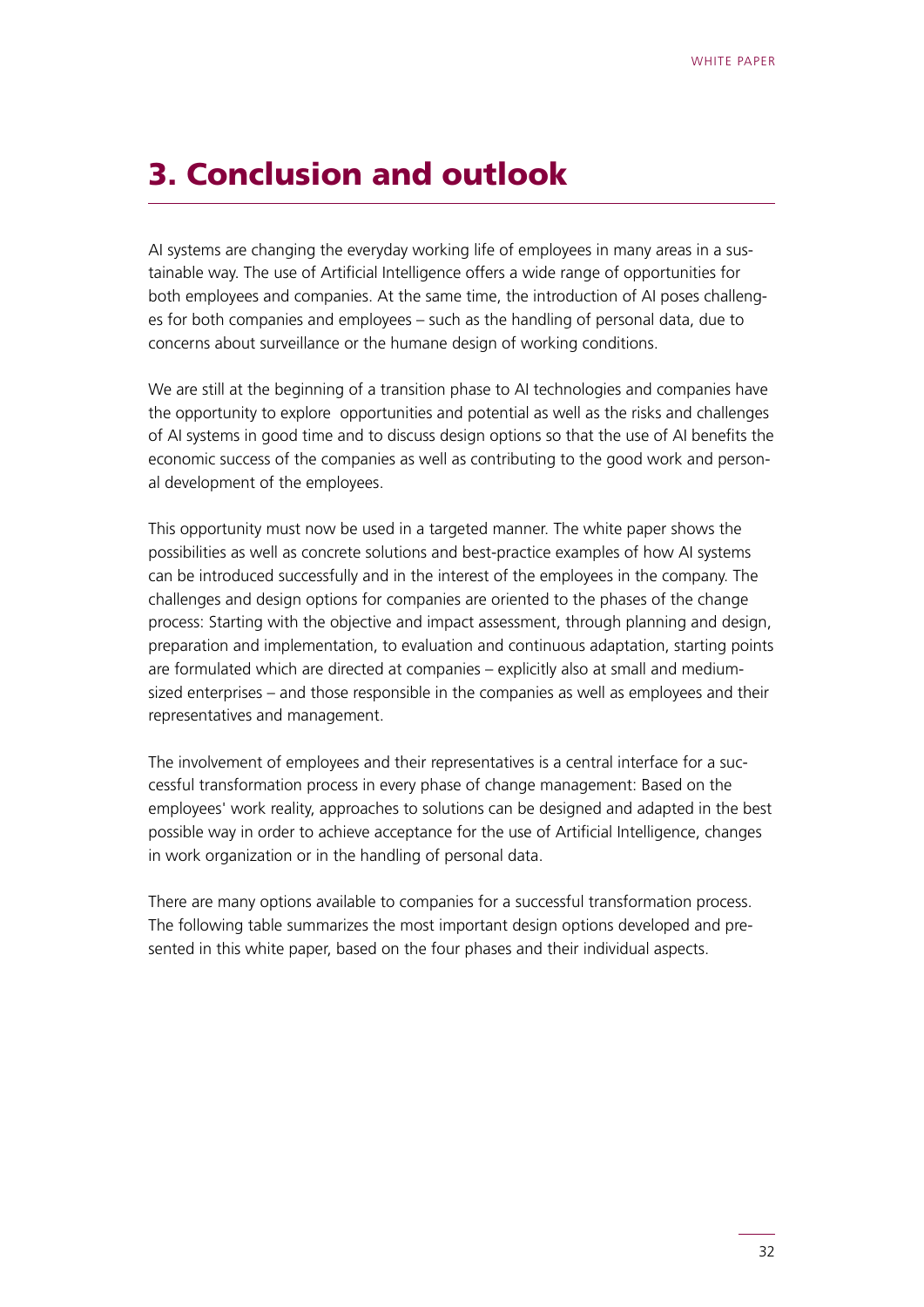$\mathcal{L}(\mathcal{L}^{\mathcal{L}}_{\mathcal{L}})$  and the set of the set of the set of the set of the set of the set of the set of the set of the set of the set of the set of the set of the set of the set of the set of the set of the set of

### **Table 4: Overview of phases, requirements and starting points for change processes with Artificial Intelligence**

| <b>Objectives and Impact Assessment</b>                              |                                                                                                                                                                                                                                                                                                                                                                               |
|----------------------------------------------------------------------|-------------------------------------------------------------------------------------------------------------------------------------------------------------------------------------------------------------------------------------------------------------------------------------------------------------------------------------------------------------------------------|
| Objective and functional- •<br>ity of the AI system                  | Organize early cooperation of all responsible persons in the company<br>Define and agree on the objective and purpose of the AI system<br>before implementation<br>Provide and convey appropriate information on how the AI systems<br>work                                                                                                                                   |
| Potential analysis and<br>operational impact<br>assessment           | Careful potential analysis and operational impact assessment<br>$\bullet$<br>Perform (health) impact assessment (usability, safety and security)<br>٠<br>Assess employment effects and consequences for work-life balance<br>٠<br>Anticipate challenges early on and develop design options<br>$\bullet$                                                                      |
| Participation and mobili-<br>zation including corpo-<br>rate culture | Use co-determination and agile forms of participation for the<br>$\bullet$<br>change process<br>Actively involve employees and their knowledge in the transformation<br>٠<br>process<br>Accompanying the change process with suitable information and<br>dialogue formats                                                                                                     |
| <b>Planning and Design</b>                                           |                                                                                                                                                                                                                                                                                                                                                                               |
| Design criteria for<br>human-machine inter-<br>action                | Human-Machine Interaction in Artificial Intelligence designed for<br>٠<br>the Human Being<br>Ensure individual protection and trustworthiness of AI systems<br>۰<br>Develop meaningful division of work and favorable working condi-<br>$\bullet$<br>tions                                                                                                                    |
| Transparency, data usage<br>and load profiles                        | Strengthen explainability, graded transparency and traceability of<br>$\bullet$<br>AI systems<br>Implement privacy-by-design and anticipate and resolve data<br>protection issues<br>Create load profiles and design human-machine interaction without<br>contradictions                                                                                                      |
| <b>Preparation and Implementation</b>                                |                                                                                                                                                                                                                                                                                                                                                                               |
| Early qualification for<br>new requirements                          | Understanding early competence development as the key to change<br>$\bullet$<br>management<br>Define continuing education goals for different profiles and create<br>$\bullet$<br>offers<br>Linking (technical) professional competencies with overarching com-<br>petencies<br>Integrate empirical knowledge and strengthen process knowledge<br>and reflective competencies |
| Work organization and<br>task sharing                                | Use expert knowledge and experience for organizational development<br>٠<br>Maintain freedom of action for employees and enable meaningful<br>activities<br>Clarify attributions of responsibility and liability issues early and clearly<br>Carry out risk assessment on design, load profiles and work organiza-<br>tion                                                     |
| Experimental phases and<br>widespread introduction                   | Gather and evaluate experience in pilot and experimental phases<br>Derive needs for adaptation and accompanying measures for AI intro-<br>duction                                                                                                                                                                                                                             |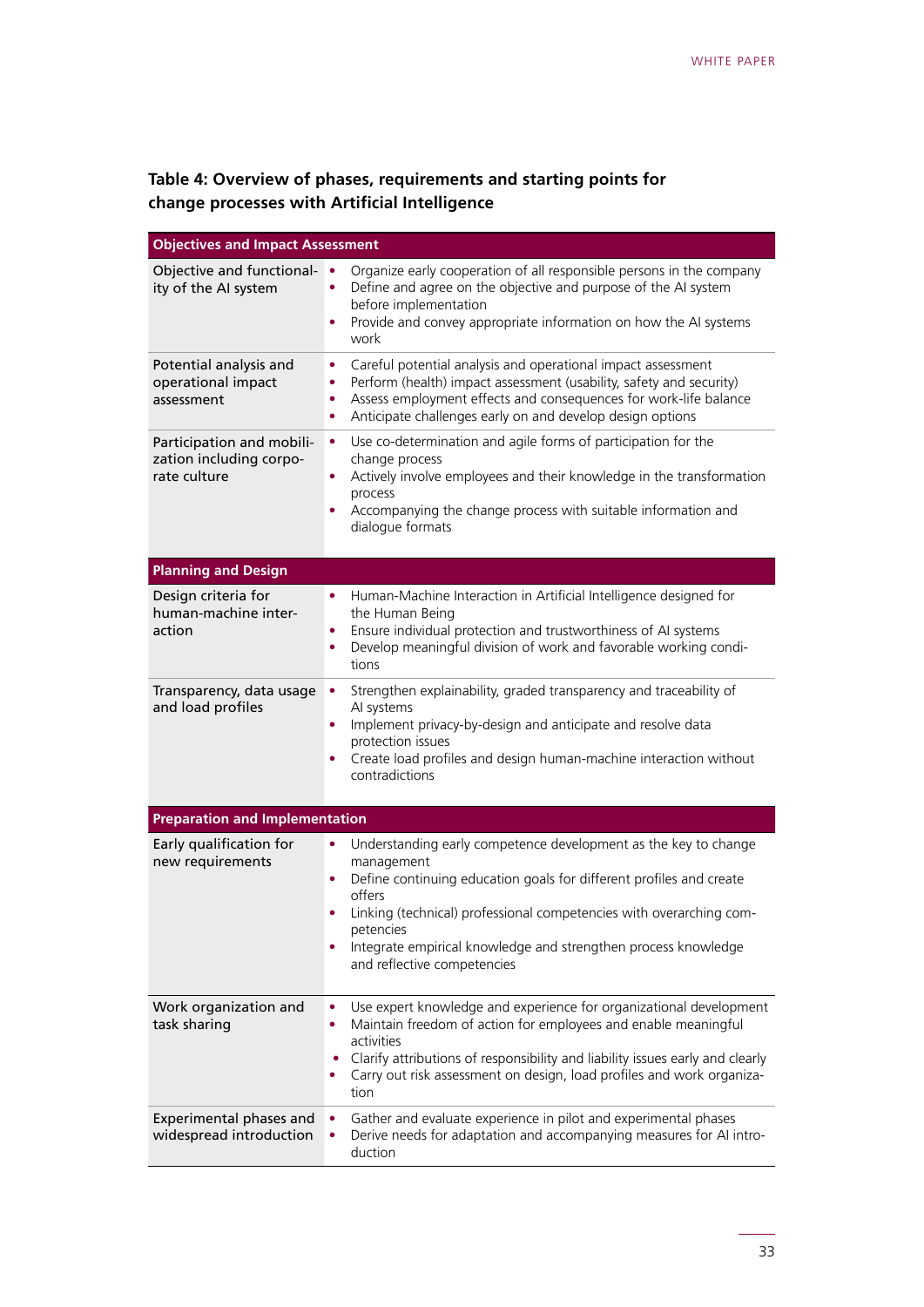| <b>Evaluation and Adaption</b>                   |                                                                                                                                                                                                                                                                      |  |  |  |
|--------------------------------------------------|----------------------------------------------------------------------------------------------------------------------------------------------------------------------------------------------------------------------------------------------------------------------|--|--|--|
| Review, evaluation and<br>adjustment             | Use pilot phases for evaluation and make necessary adjustments<br>٠<br>Consider further development of self-learning systems and<br>٠<br>accompany it with examinations<br>Create continuous evaluation processes and establish a feedback<br>٠<br>culture           |  |  |  |
| Participation in further<br>innovation processes | Using the experience and ideas of employees and interest groups<br>٠<br>as a motor for further innovations<br>Establish an open corporate culture and establish incubation tools<br>Promote interdisciplinarity and strengthen exchange between<br>company divisions |  |  |  |

Source: Own figure.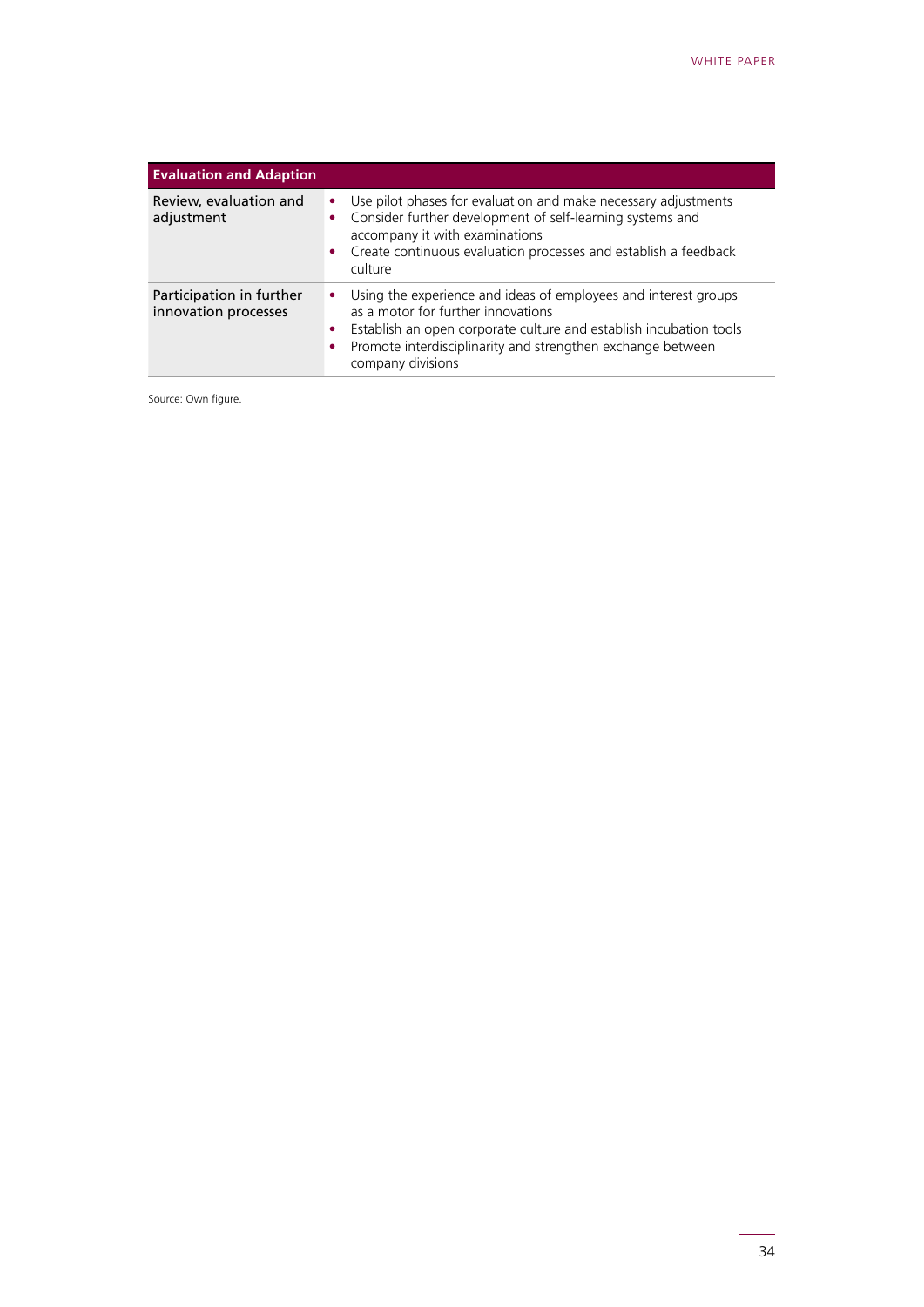### <span id="page-34-0"></span>**Literature**

Beyerer, J. et al. (ed.) (2020 i.E.): Competent in use: Variable autonomy of learning systems in hostile environments (working title). White paper from Plattform Lernende Systeme, Munich.

Beer, J. et al. (2014): Toward a Framework for Levels of Robot Autonomy in Human-Robot Interaction. In: Journal of Human-Robot Interaction, vol. 3, no. 2/2014, p. 74–99. Online at:<https://dl.acm.org/doi/pdf/10.5898/JHRI.3.2.Beer> (last access: 13.08.2020).

Data Ethics Commission (2019): Opinion of the Data Ethics Commission. Online at: [https://www.bmi.bund.de/SharedDocs/downloads/DE/publikationen/themen/it](https://www.bmi.bund.de/SharedDocs/downloads/DE/publikationen/themen/it-digitalpolitik/gutachten-datenethikkommission.pdf?__blob=publicationFile&v=6)[digitalpolitik/gutachten-datenethikkommission.pdf?\\_\\_blob=publicationFile&v=6](https://www.bmi.bund.de/SharedDocs/downloads/DE/publikationen/themen/it-digitalpolitik/gutachten-datenethikkommission.pdf?__blob=publicationFile&v=6) (last access: 13.08.2020).

EU High-Level Expert Group on Artificial Intelligence (2018): Ethical guidelines for a trustworthy AI. Online at: [https://ec.europa.eu/newsroom/dae/document.cfm?doc\\_](https://ec.europa.eu/newsroom/dae/document.cfm?doc_id=60425) [id=60425](https://ec.europa.eu/newsroom/dae/document.cfm?doc_id=60425) (last access: 13.08.2020).

Heesen, J. et al. (ed.) (2020): Ethics Briefing. Guidelines for a responsible development and application of AI systems. Whitepaper from the Platform Learning Systems, Munich. Online at: [https://www.plattform-lernende-systeme.de/files/Downloads/Publikationen/](https://www.plattform-lernende-systeme.de/files/Downloads/Publikationen/AG3_Whitepaper_EB_200831.pdf) [AG3\\_Whitepaper\\_EB\\_200831.pdf](https://www.plattform-lernende-systeme.de/files/Downloads/Publikationen/AG3_Whitepaper_EB_200831.pdf) (last access: 12.11.2020)

Huchler, N. (2020): Designing Human-Machine Interaction in Artificial Intelligence for the Benefit of Employees – The HAI-MMI Concept and the Idea of Complementarity. In: Digital World from 31.07.2020. Online at: [https://digitaleweltmagazin.de/2020/07/31/](https://digitaleweltmagazin.de/2020/07/31/die-mensch-maschine-interaktion-bei-kuenstlicher-intelligenz-im-sinne-der-beschaeftigten-gestalten-das-hai-mmi-konzept-und-die-idee-der-komplementaritaet/) [die-mensch-maschine-interaktion-bei-kuenstlicher-intelligenz-im-sinne-der-beschaeftigten](https://digitaleweltmagazin.de/2020/07/31/die-mensch-maschine-interaktion-bei-kuenstlicher-intelligenz-im-sinne-der-beschaeftigten-gestalten-das-hai-mmi-konzept-und-die-idee-der-komplementaritaet/)[gestalten-das-hai-mmi-konzept-und-die-idee-der-komplementaritaet/](https://digitaleweltmagazin.de/2020/07/31/die-mensch-maschine-interaktion-bei-kuenstlicher-intelligenz-im-sinne-der-beschaeftigten-gestalten-das-hai-mmi-konzept-und-die-idee-der-komplementaritaet/) (last access: 13.08.2020).

Huchler, N. et al. (ed.) (2020): Criteria for Human-Computer Interaction in AI. Approaches for humane design in the world of work. Whitepaper from the Platform Learning Systems, Munich. Online at: [https://www.plattform-lernende-systeme.de/files/](https://www.plattform-lernende-systeme.de/files/Downloads/Publikationen/AG2_Whitepaper2_220620.pdf) [Downloads/Publikationen/AG2\\_Whitepaper2\\_220620.pdf](https://www.plattform-lernende-systeme.de/files/Downloads/Publikationen/AG2_Whitepaper2_220620.pdf) (last access: 13.08.2020).

Jacobs, C. et al. (eds.) (2020): Promoting Lifelong Learning – Good Practical Examples. A good practice report by the Human Resources Circle of acatech. Lessons Learned, scientific analyses and options for action. acatech DISCUSSION. Online at: [https://www.acatech.de/](https://www.acatech.de/wp-content/uploads/2020/02/acatech-DISKUSSION-%E2%80%9ELebenslanges-Lernen-f%C3%B6rdern%E2%80%9C.pdf) [wp-content/uploads/2020/02/acatech-DISKUSSION-%E2%80%9ELebenslanges-](https://www.acatech.de/wp-content/uploads/2020/02/acatech-DISKUSSION-%E2%80%9ELebenslanges-Lernen-f%C3%B6rdern%E2%80%9C.pdf)[Lernen-f%C3%B6rdern%E2%80%9C.pdf \(](https://www.acatech.de/wp-content/uploads/2020/02/acatech-DISKUSSION-%E2%80%9ELebenslanges-Lernen-f%C3%B6rdern%E2%80%9C.pdf)last access: 13.08.2020).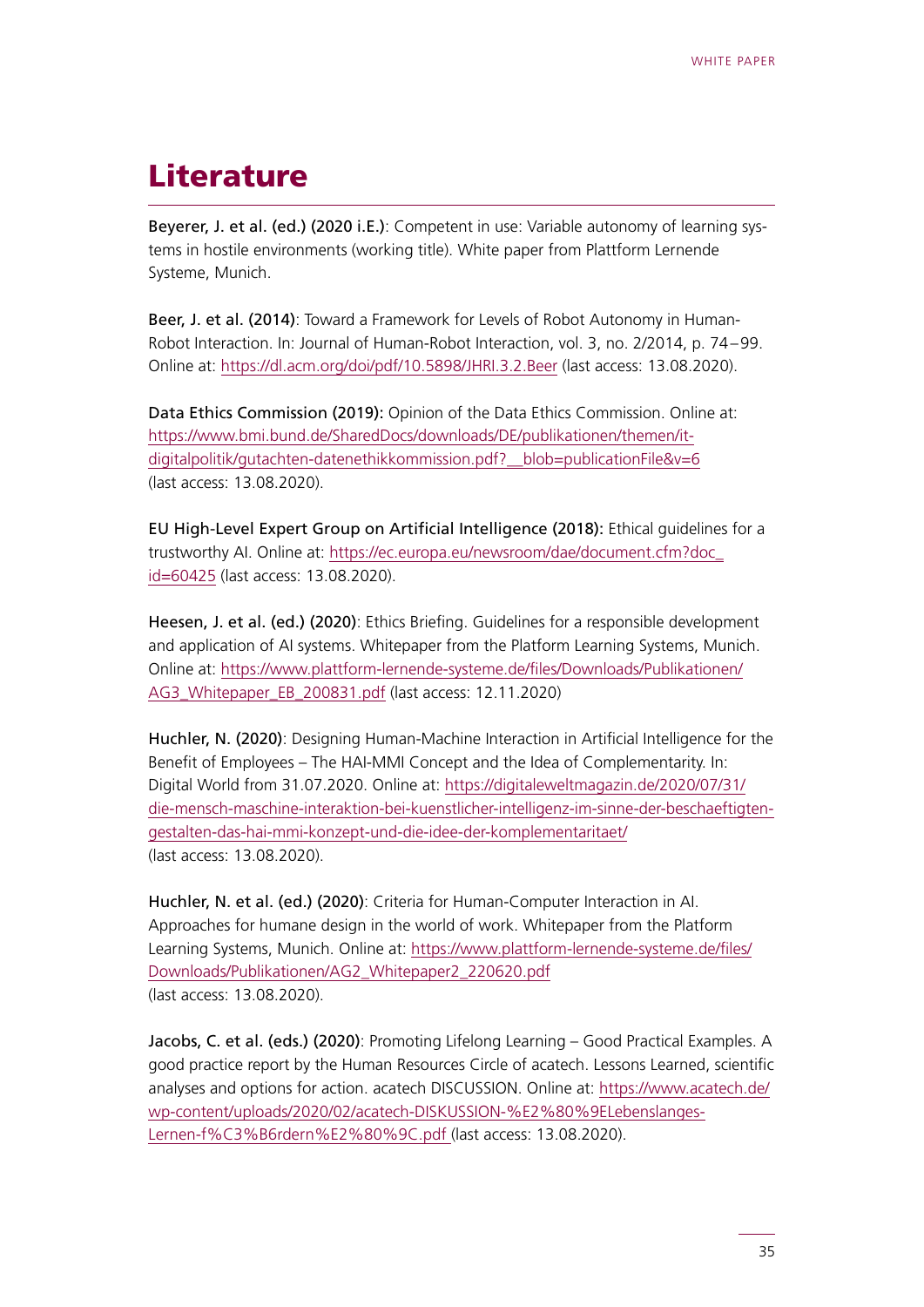Platform Industry 4.0 (2020): AI in Industry 4.0: Orientation, examples of applications, recommendations for action. Online at: [https://www.plattform-i40.de/PI40/](https://www.plattform-i40.de/PI40/Redaktion/DE/Downloads/Publikation/ki-in-der-industrie-4-0-orientierung-anwendungsbeispiele-handlungsempfehlungen.pdf?__blob=publicationFile&v=7) [Redaktion/DE/Downloads/Publikation/ki-in-der-industrie-4-0-orientierung](https://www.plattform-i40.de/PI40/Redaktion/DE/Downloads/Publikation/ki-in-der-industrie-4-0-orientierung-anwendungsbeispiele-handlungsempfehlungen.pdf?__blob=publicationFile&v=7)[anwendungsbeispiele-handlungsempfehlungen.pdf?\\_\\_blob=publicationFile&v=7](https://www.plattform-i40.de/PI40/Redaktion/DE/Downloads/Publikation/ki-in-der-industrie-4-0-orientierung-anwendungsbeispiele-handlungsempfehlungen.pdf?__blob=publicationFile&v=7) (last access: 13.08.2020).

Platform Learning Systems (2020 i.E.): Criticality classification, use and application of different application areas of AI systems (working title). Whitepaper from Plattform Lernende Systeme, Munich.

Schatilow, L. (2020): Human Friendly Automation: Giving employees a future. Online at: [https://www.ibm.com/de-de/blogs/think/2020/05/12/human-friendly](https://www.ibm.com/de-de/blogs/think/2020/05/12/human-friendly-automation)[automation](https://www.ibm.com/de-de/blogs/think/2020/05/12/human-friendly-automation) (last access: 13.08.2020).

Schuh, G. et al. (ed.) (2020): Industry 4.0 Maturity Index. Shaping the digital transformation of companies, Update 2020. acatech STUDY. Online at: <https://www.acatech.de/publikation/industrie-4-0-maturity-index-update-2020/> (last access: 13.08.2020).

Zweig, K. & Krafft, T. (2019): Transparency and traceability of algorithm-based decision-making processes. A regulatory proposal. Online at: [https://www.vzbv.de/sites/default/files/downloads/2019/05/02/19-01-22\\_zweig\\_krafft\\_](https://www.vzbv.de/sites/default/files/downloads/2019/05/02/19-01-22_zweig_krafft_transparenz_adm-neu.pdf) [transparenz\\_adm-neu.pdf](https://www.vzbv.de/sites/default/files/downloads/2019/05/02/19-01-22_zweig_krafft_transparenz_adm-neu.pdf) (last access: 13.08.2020).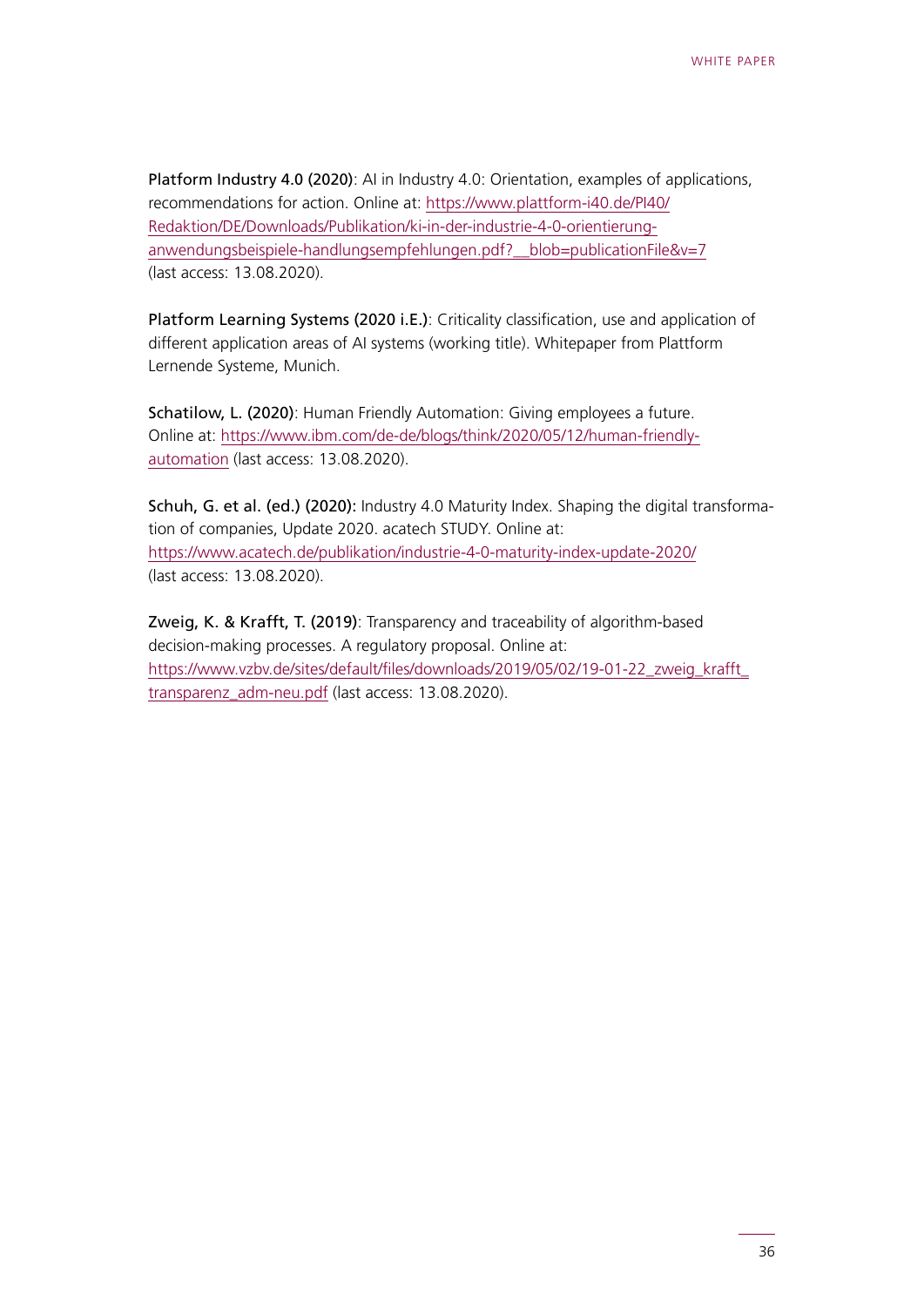### <span id="page-36-0"></span>About this white paper

This paper was produced by the working group Future of Work and Human-Machine Interaction of Plattform Lernende Systeme. As one of seven working groups it investigates the potentials and challenges that arise from the use of Artificial Intelligence in the world of work and everyday life. The focus is on the questions of transformation and the development of humane working conditions. It also examines the requirements and options for qualification and lifelong learning, as well as starting points for the design of humanmachine interaction and the interaction and the division of work between humans and technology.

#### **Authors:**

Prof. Dr.-Ing. Sascha Stowasser, Institut für angewandte Arbeitswissenschaft (ifaa) (Projektleitung) Oliver Suchy, Deutscher Gewerkschaftsbund (DGB) (Projektleitung) Dr. Norbert Huchler, Institut für Sozialwissenschaftliche Forschung e.V. (ISF-München) Dr. Nadine Müller, Vereinte Dienstleistungsgewerkschaft (ver.di) Dr.-Ing. Matthias Peissner, Fraunhofer-Institut für Arbeitswirtschaft und Organisation (IAO) Andrea Stich, Infineon Technologies AG Dr. Hans-Jörg Vögel, BMW Group Jochen Werne, Prosegur Cash Services Germany GmbH

#### **Authors with guest status:**

Timo Henkelmann, Elabo GmbH Dr.-Ing. habil. Dipl.-Tech. Math. Thorsten Schindler, ABB AG Corporate Research Center Germany Maike Scholz, Deutsche Telekom AG

#### **Scientific coordination:**

Sebastian Terstegen, Institut für angewandte Arbeitswissenschaft (ifaa) Dr. Andreas Heindl, Geschäftsstelle der Plattform Lernende Systeme Alexander Mihatsch, Geschäftsstelle der Plattform Lernende Systeme

#### **The working group is led by:**

Prof. Dr. Elisabeth André, Universität Augsburg Prof. Dr.-Ing. Prof. e. h. Wilhelm Bauer, Fraunhofer-Institut für Arbeitswirtschaft und Organisation IAO und Universität Stuttgart

#### **Members of the working group:**

Prof. Dr. Lars Adolph, Bundesanstalt für Arbeitsschutz und Arbeitsmedizin (BAuA) Prof. Dr.-Ing. Jan C. Aurich, Technische Universität Kaiserslautern Vanessa Barth, IG Metall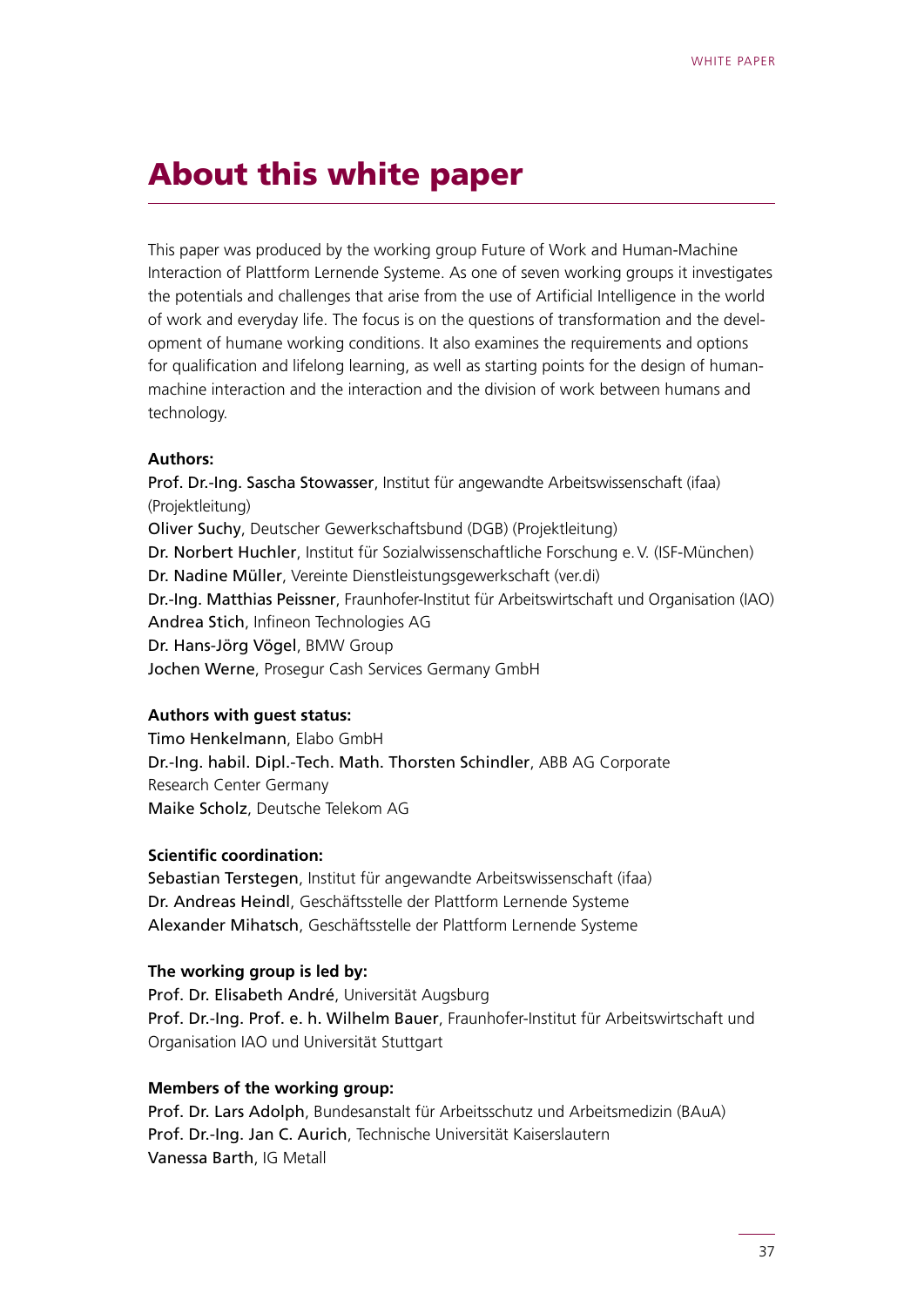Klaus Bauer, TRUMPF Werkzeugmaschinen GmbH + Co. KG Nadine Bender, KUKA Deutschland GmbH Prof. Dr. Angelika Bullinger-Hoffmann, Technische Universität Chemnitz Prof. Dr.-Ing. Barbara Deml, Karlsruher Institut für Technologie (KIT) Prof. Dr. Prof. h.c. Andreas Dengel, Technische Universität Kaiserslautern und Deutsches Forschungszentrum für Künstliche Intelligenz (DFKI) GmbH Dr. Jan-Henning Fabian, ABB AG Prof. Dr.-Ing. Sami Haddadin, Munich School of Robotics and Machine Intelligence, Technische Universität München Prof. Dr. Michael Heister, Bundesinstitut für Berufsbildung (BIBB) Prof. Dr.-Ing. Rolf Hiersemann, Hiersemann Prozessautomation GmbH Dr. Norbert Huchler, Institut für Sozialwissenschaftliche Forschung e. V. (ISF-München) Dr. Nadine Müller, Vereinte Dienstleistungsgewerkschaft (ver.di) Dr. Rahild Neuburger, Ludwig-Maximilians-Universität München Dr.-Ing. Matthias Peissner, Fraunhofer-Institut für Arbeitswirtschaft und Organisation (IAO) Prof. Dr.-Ing. Annika Raatz, Leibniz Universität Hannover Prof. Dr.-Ing. Jürgen Roßmann, Rheinisch-Westfälische Technische Hochschule Aachen Prof. Dr. Christoph M. Schmidt, RWI – Leibniz-Institut für Wirtschaftsforschung und Ruhr-Universität Bochum Prof. Dr. Jochen Steil, Technische Universität Braunschweig Andrea Stich, Infineon Technologies AG Oliver Suchy, Deutscher Gewerkschaftsbund (DGB) Prof. Dr.-Ing. Sascha Stowasser, Institut für angewandte Arbeitswissenschaft (ifaa) Dr. Hans-Jörg Vögel, BMW Group Martin Wegele, Fraunhofer-Gesellschaft zur Förderung der angewandten Forschung e.V. Jochen Werne, Prosegur Cash Services Germany GmbH

#### **The working group is supported by:**

Dr. Chi-Tai Dang, Universität Augsburg Dr.-Ing. Jan Harder, Munich School of Robotics and Machine Intelligence, Technische Universität München Dr. Andreas Heindl, Geschäftsstelle der Plattform Lernende Systeme Sebastian Terstegen, Institut für angewandte Arbeitswissenschaft (ifaa) Paul Thomä, Dürr Systems Dr.-Ing. Michael Wächter, Technische Universität Chemnitz

#### **Editorial:**

Dr. Ursula Ohliger, Geschäftsstelle der Plattform Lernende Systeme Alexander Mihatsch, Geschäftsstelle der Plattform Lernende Systeme

**We would like to thank ABB AG, BMW Group, Deutsche Telekom AG, Elabo GmbH and Infineon Technologies AG for their support in the preparation of the white paper.**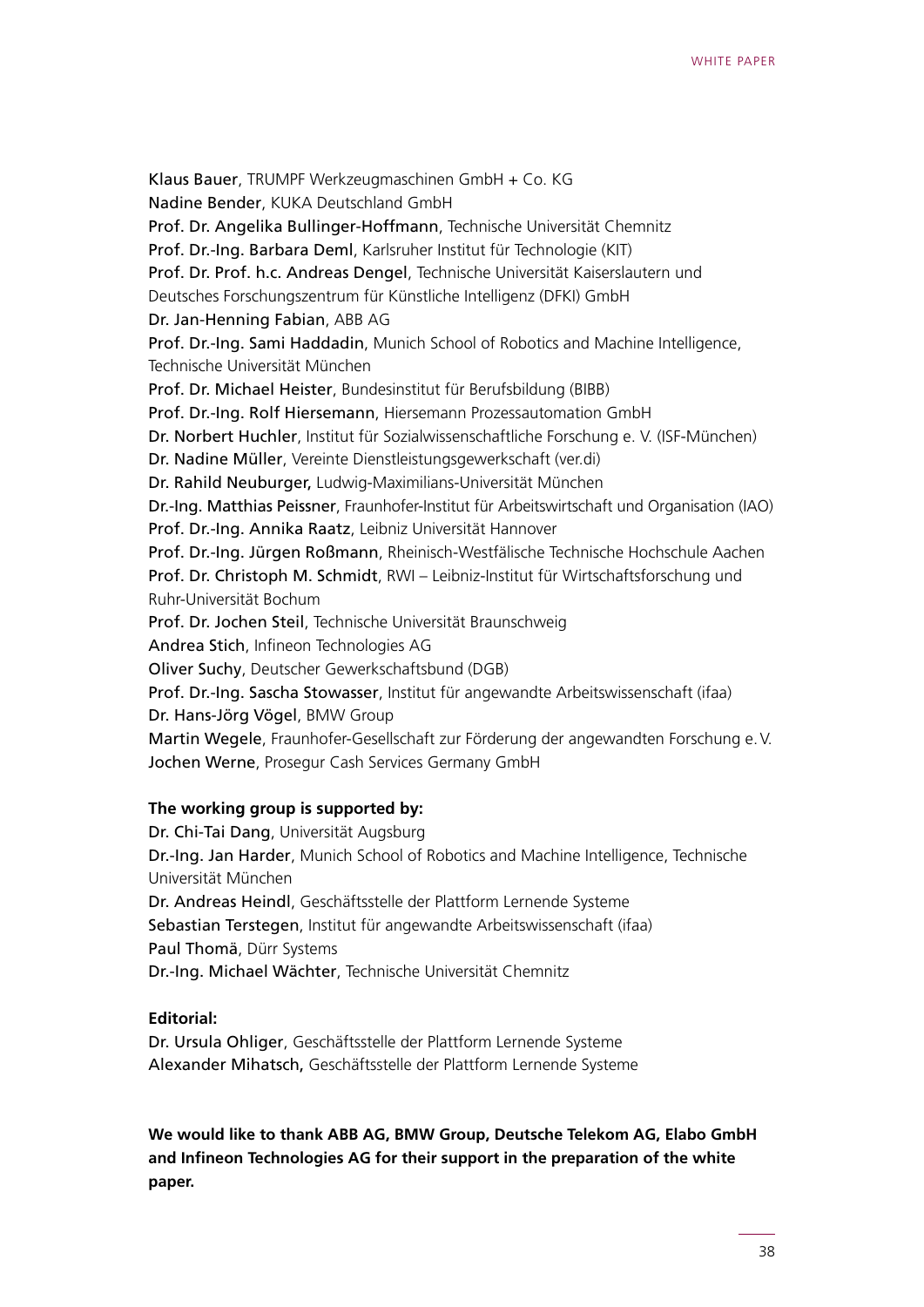### About the Plattform Lernende Systeme

To design self-learning systems in the interest of society – this was the aim of Plattform Lernende Systeme, which was initiated in 2017 by the Federal Ministry of Education and Research (BMBF) at the suggestion of the Autonomous Systems Forum of the High-Tech Forum and acatech – National Academy of Science and Engineering. The platform bundles the existing expertise in the field of Artificial Intelligence and supports Germany's further path to becoming an internationally leading technology provider. The approximately 200 members of the platform are organized in working groups and a steering committee. They demonstrate the personal, social and economic benefits of learning systems and identify challenges and design options.